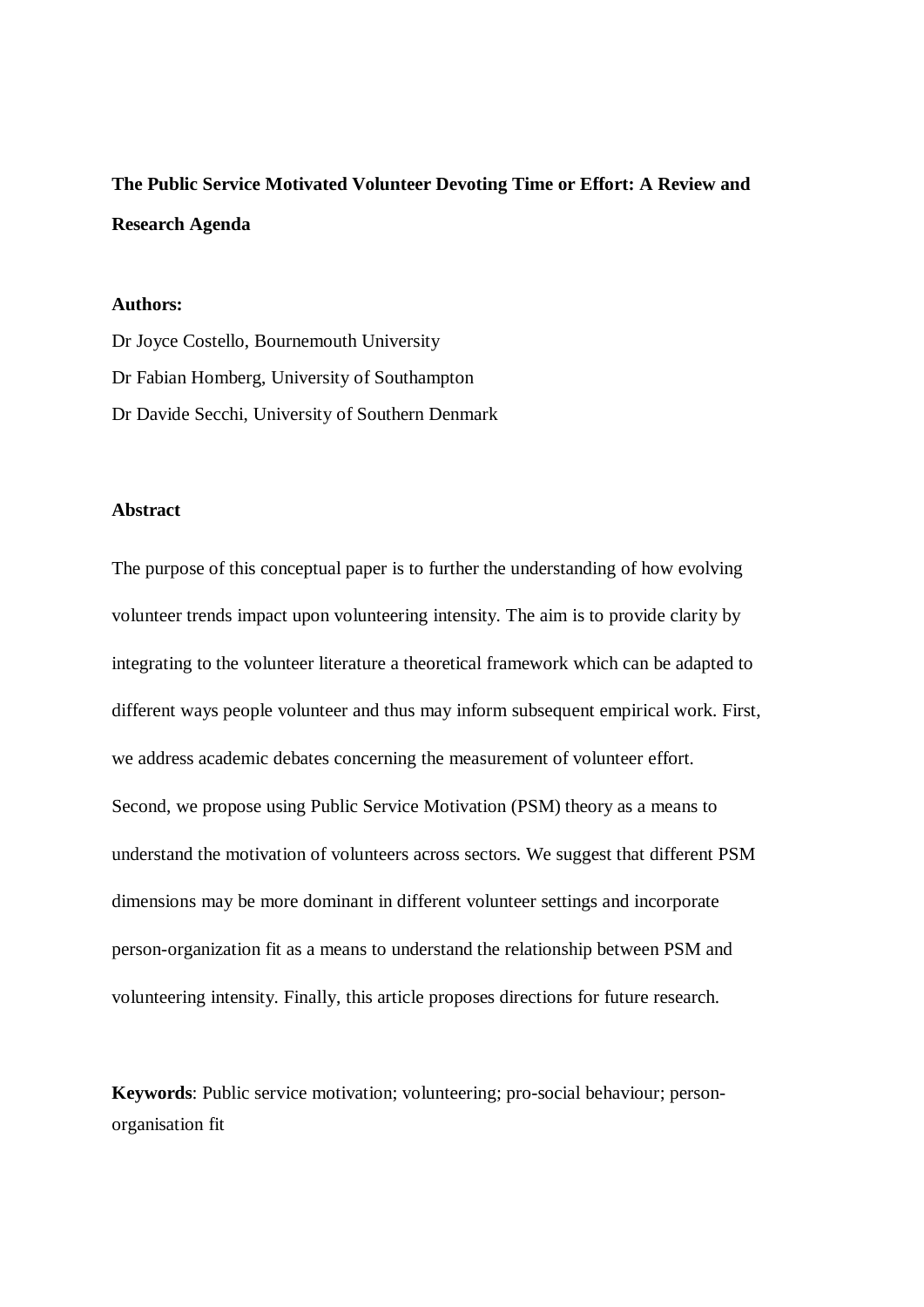#### **Introduction**

Convincing an individual to volunteer for an organization does not determine how much effort they will exert. While much research has explored why volunteers donate their time (Houston 2006; Handy et al. 2010; Wilson 2012), only a few scholars (Rodell 2013) have explored the amount of effort volunteers exerted. Changes in the volunteering landscape from traditional volunteering to different forms of volunteering such as episodic, micro and online (cyber) volunteering suggests impending difficulties for how academics can measure volunteer effort. Episodic volunteering involves one-off activities (i.e. the 2012 Olympics), whereas micro-volunteering reflects a trend of spending a limited time volunteering (i.e. spending five minutes drawing a card for an elderly resident in a care home as part of a university lunchtime volunteering initiate) (Young and McChesney 2013; Dunn et al. 2015). Furthermore, the trend of cyber or online volunteering through promoting causes and knowledge sharing (Kim and Khang 2014) has experienced a large growth, especially amongst college students (Kim and Lee 2014; Raja-Yusof et al. 2016) who may view supporting social causes as volunteering. Together, these emerging volunteering trends are less reliant on extended time, and could, for example, be measured in how long it takes to take a selfie with a camera and upload to social media in order to support a cause. Consequently, some scholars have argued that focusing on the amount of time one volunteers does not reflect accurately the amount of effort exerted (Rodell 2013; Rodell et al. 2016). No longer can time be solely equated to volunteering intensity. This changing focus to short bursts of commitment or activities, challenges academics to incorporate different means of determining the effort a volunteer may exert or, in other words, volunteering intensity.

A second issue facing volunteer research is that where (or the perception of for whom) individuals volunteer is changing because the roles of profit, public and non-profit sector have become increasingly blurred (Minow 2000). With the emergence of government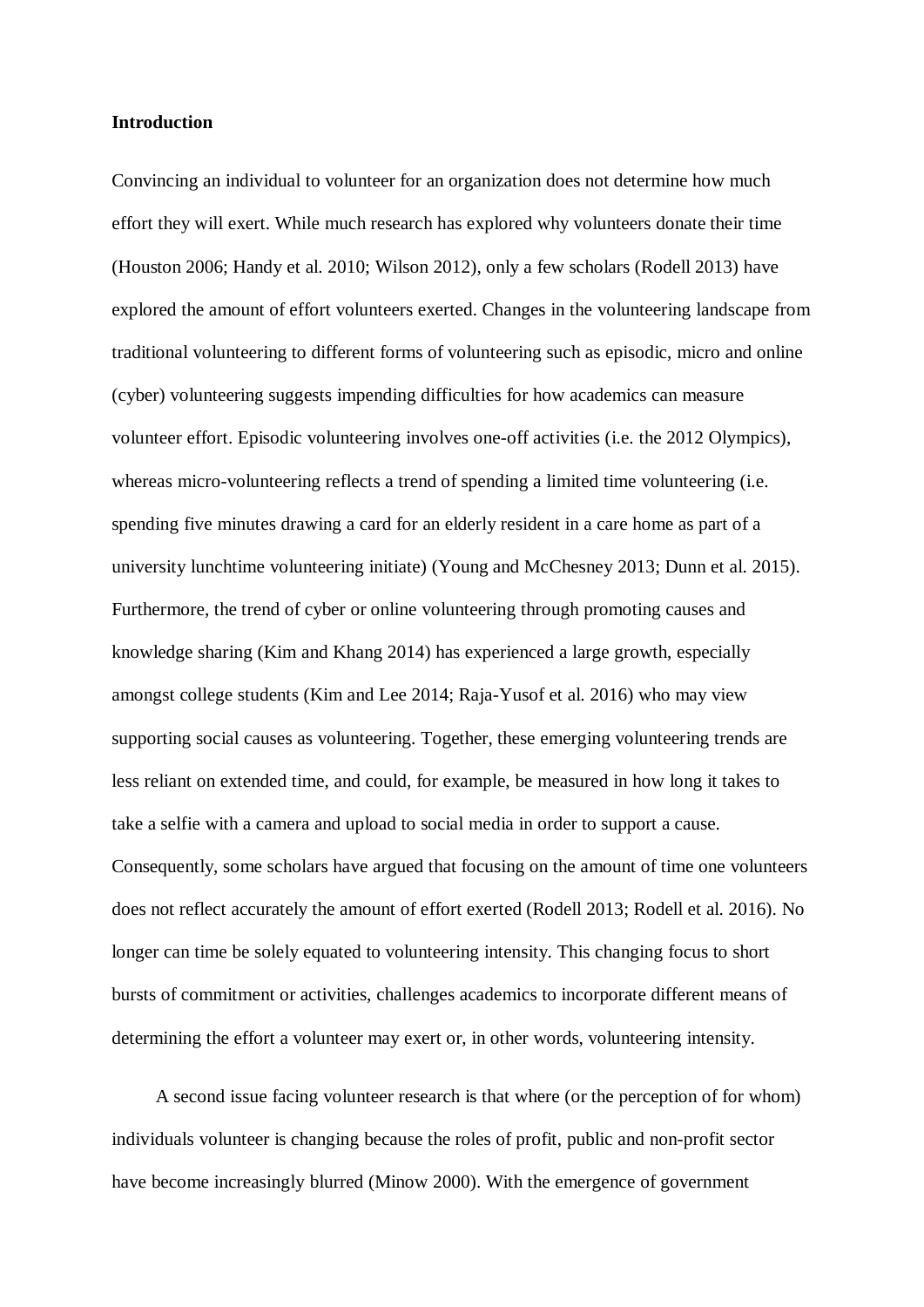volunteer schemes and corporate supported volunteering and corporate social responsibility (CSR) programmes (Basil et al. 2009; Booth et al. 2009), it does not mean that individuals associate volunteering for a charity partner or as part of a community network (i.e. Community Network or Business in the Community programmes) when they are representing their company. For example, when corporations put together teams to help at marathons, the employees are wearing shirts with their company's logo and therefore may not relate to nor consider themselves as volunteering with the partner non-profit organisations. Whereas, public sector employees such as Soldiers in the US and UK will often find themselves visiting schools or orphanages and donating items and time as direct representatives of the government. A soldier handing out humanitarian toothbrush kits may not know nor identify with the organisation that has provided the items. Rather, they may equate their actions as related to the military's 'hearts and minds' campaigns or representing their military in disadvantaged areas (Hodge 2011). Finally, there are repeated calls by governments for citizens to engage in improving their local area by engaging in increased volunteering and community enterprise (Evans 2011). This change in where people are volunteering means that scholars need to explore if motivations to volunteer are similar across industrial and sectoral boundaries. Thus, it is imperative to incorporate a theory that allows volunteer motivations to be measured across sectors.

Therefore, the purpose of this conceptual paper is to further develop our understanding of how evolving volunteer trends impact upon volunteering intensity. The aim is to provide clarity by integrating within the volunteer literature a theoretical framework which can be adapted to different ways people volunteer and thus may inform subsequent empirical work. First, we address academic debates concerning the measurement of volunteer effort. This is important because traditionally organisations do not ask volunteers how much effort they are exerting and instead rely on the proxy of time spent volunteering.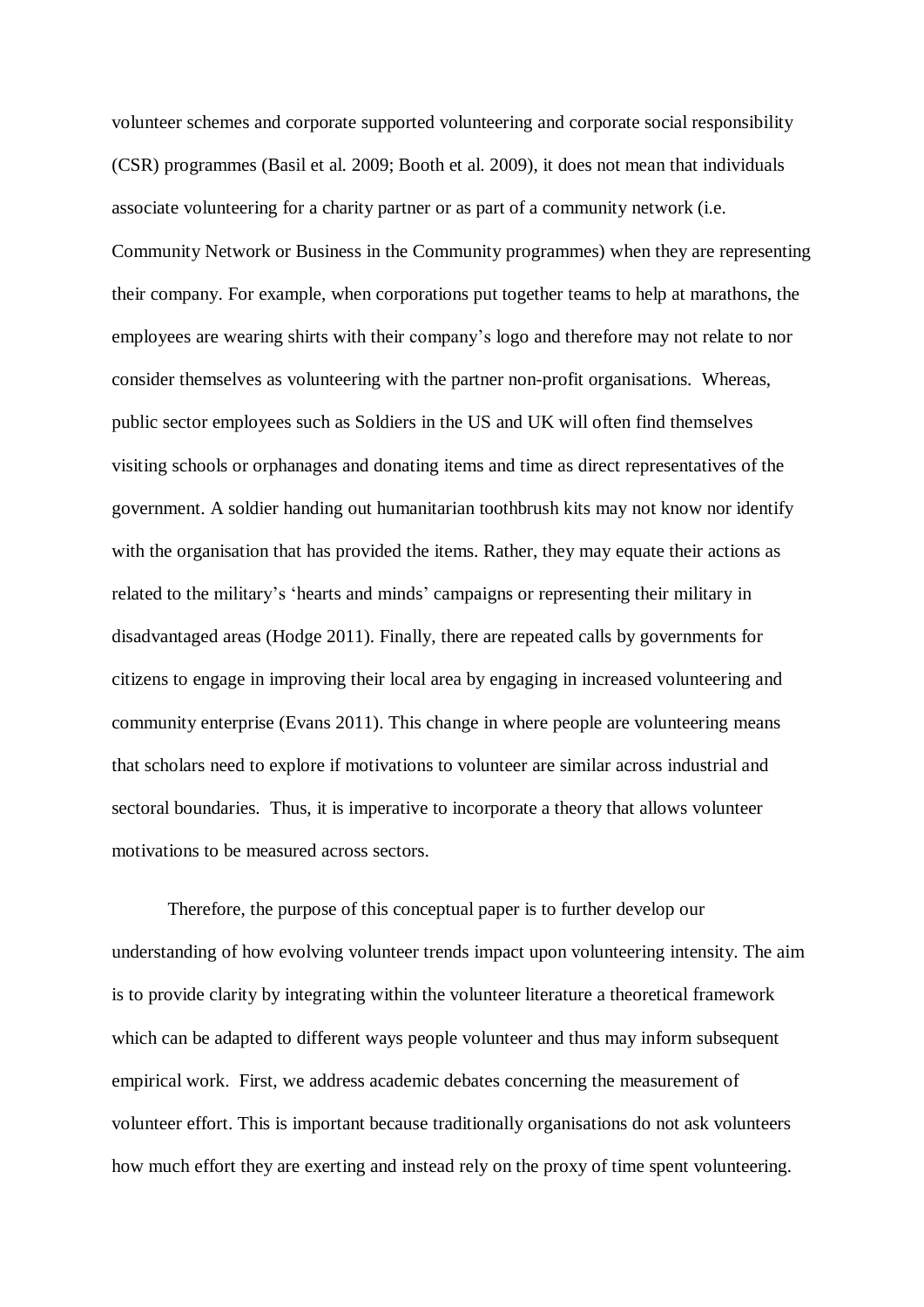By not having to rely on the amount of time contributed, volunteer managers will be able to incorporate trends of micro and online volunteering while having a clearer understanding of the how an individual maximises effort according to their own abilities. Second, we propose using Perry and Wise's (1990) Public Service Motivation (PSM) theory as a means to understand the motivation of volunteers across sectors. We suggest that different PSM dimensions may be more dominant in different volunteer settings. PSM is a construct that merges intrinsic and pro-social aspects of volunteering while recognising that both altruistic (concern for others) and instrumental (self- interest) motivations can propel volunteers to step forward in the first place (Mesch et al. 1998). Finally, we then take into account what happens if there is a good or poor match between the individual and the organisation as represented by person-organisation fit (P-O fit). Thus, we argue individual PSM levels can be used to predict volunteer intensity better when moderated by P-O fit based on different types of volunteer organisations (Rotolo and Wilson 2006). While only a limited number of studies have examined P-O fit between volunteers and the organisations with whom they volunteer (e.g. Kim et al. 2007; van Vuuren et al. 2008; Scherer et al. 2016), they have set the groundwork that P-O fit is applicable in volunteer studies. Finally, we discuss directions for future research that incorporates the changing volunteer landscape.

## **Volunteering Intensity: Time versus Effort**

While there are many theories explaining volunteer motivation, far less attention has been spent determining the intensity level of volunteer effort. Historically, much research relied on time as a proxy for volunteer effort (Wymer 1999; Hooghe and Botterman 2012). For example, datasets such as the Panel Study of Income Dynamics Philanthropy Module, Current Population Survey and that from the Independent Sector rely on the amount of volunteering done (Nesbit 2011). Using the time one spends volunteering, such as the number of hours or days one volunteered, in order to determine effort (Wollebaek and Selle 2002;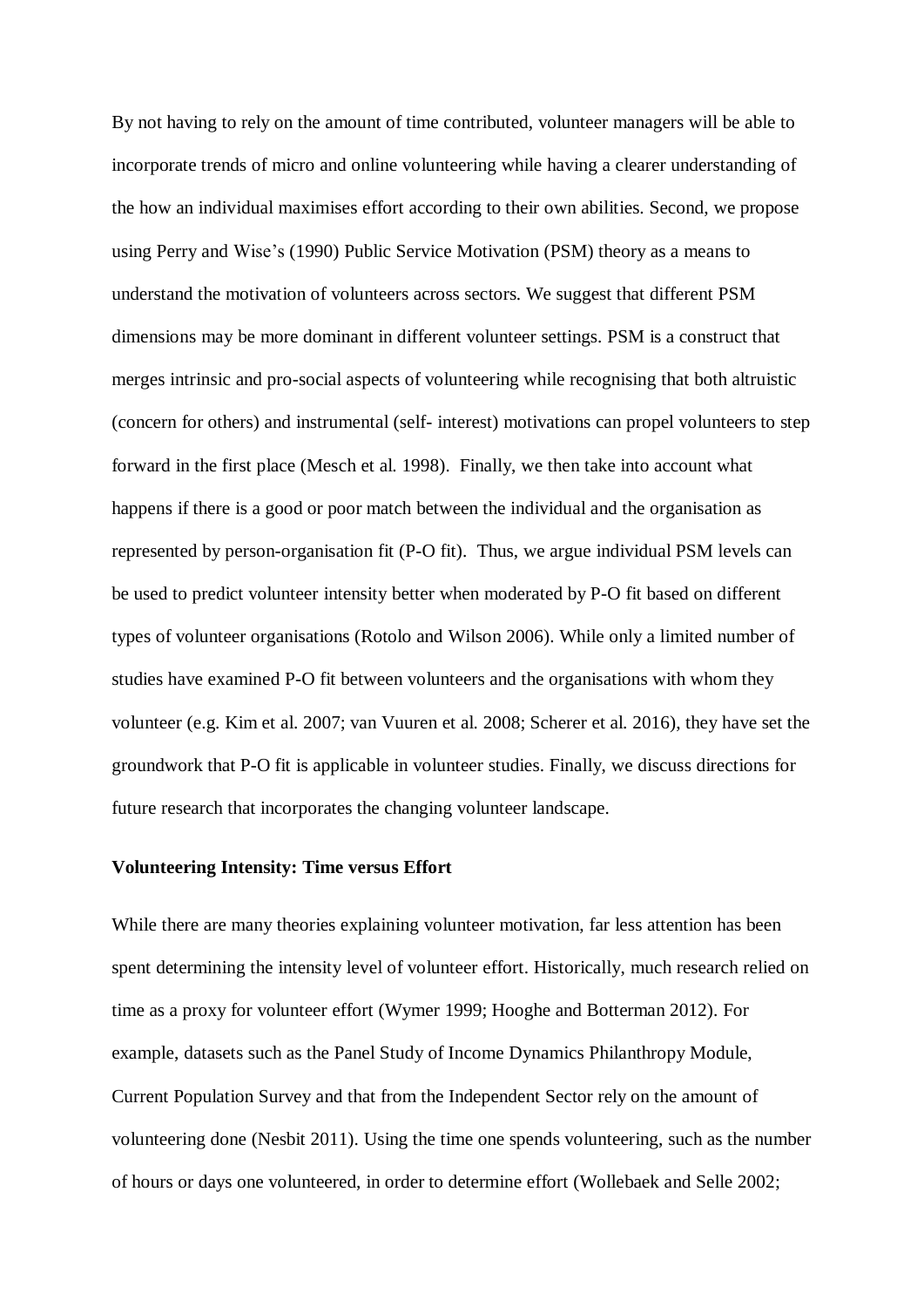Handy et al. 2010) requires the subject to be able to recall exactly how long they volunteered and is often an estimation or "guesstimate" of time. This results in measurements being rough estimates and requiring researchers to ask prompts (Hall 2001).

Rooney et al. (2004) found the larger the amount of prompts needed, the more volunteering activities respondents recalled participating in. However, when Bekkers and Wiepking (2011) compared actual donations and recollection of donations to charitable causes, they found that recollected donations were significantly higher than the actual. Bekkers and Wiepking (2011) recommend using logs to record time, yet even this can be very subjective. For example, if a family is engaging in leisure volunteering teaching English abroad for a week, then they might report volunteering  $24 \times 7 = 168$  hours per week and thus inaccurately reflect the actual time devoted to volunteering teaching hours.

Other large scale volunteer surveys, such as Donor Pulse, focus on the frequency of volunteering (Cnaan et al. 2011). Those who report volunteering at a higher frequency, such as weekly, were found to have an increased chance of continuing to volunteer later in life (Sullivan and Ludden 2011). Measuring frequency as a means of intensity has an advantage over asking specific hours, because it is a more general approach. However, frequency does not measure the effort exerted. Someone posting a video on social media doing a challenge to raise awareness of a cause may require more effort exerted than someone who volunteers monthly at their local church's potluck suppers.

Time spent and frequency may not be appropriate measures because they can be prolonged without concrete effort being exerted (Rodell 2013). Accordingly, the effort individuals put into their activities may be better captured by recognising volunteering's multidimensional nature, for example in the form of the volunteering intensity measure proposed by Rodell (2013). This is an important insight which has implications for how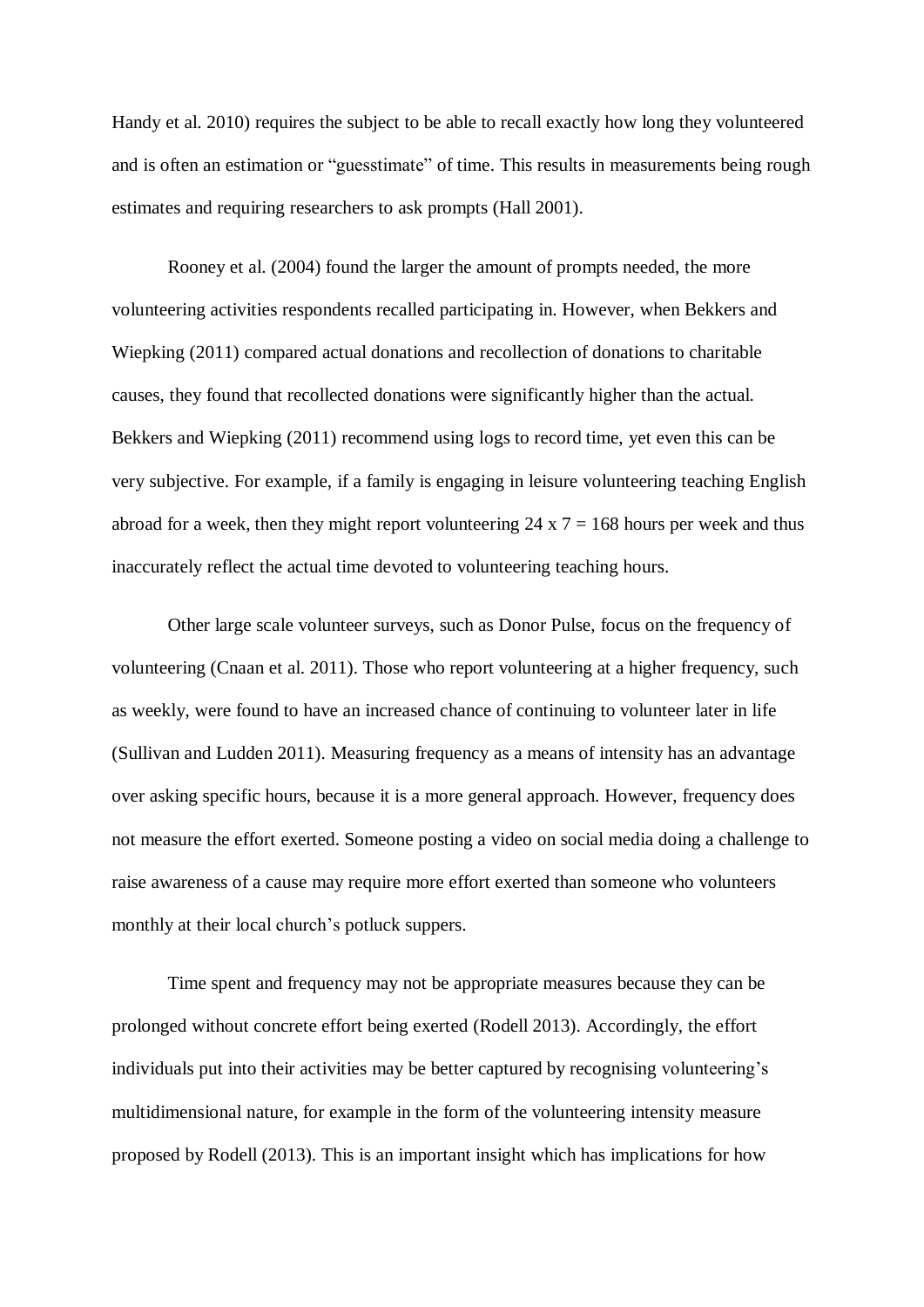empirical knowledge about volunteering is constructed, as volunteering intensity might have different associations across the spectrum of the volunteer landscape.

Consequently, Rodell (2013) proposed and tested an alternative scale to measure volunteering intensity. Her research examined the relationship between employees' volunteering and their performance at work. It resulted in a validated intensity scale that takes the volunteer's effort away from being focused on just time donated and towards a more measurable scale based on the participant's perceived effort. Rodell's (2013) scale measured the physical, mental, and emotional level of effort exerted by the volunteer. This means of measuring volunteering intensity could be more beneficial with episodic, micro or cyber volunteering.

Studies using volunteering intensity have found that a pro-social identity directly impacts volunteering intensity (Rodell 2013). As such, we extend our discussion to public service motivation which focuses on public service and has a strong component of a prosocial or others-orientation.

## **Public Service Motivation**

Public service motivation (PSM) is "an individual's orientation to delivering service to people with the purpose of doing good for others and society" (Hondeghem and Perry 2009, p.6). PSM motives are divided into three aspects: rational, norm-based, and affective (Perry and Wise 1990). Rational motives are goal-oriented (DeHart-Davis et al. 2006) and pertain to motives that capitalise on an individual's self-interest (Naff and Crum 1999). Norm-based motives are socially based and typically include loyalty and duty (Brewer and Selden 2000). Affective motives pertain to commitment as a result of individual genuine concern and identification with the organisation or cause. Originally, Perry (1996) argued six dimensions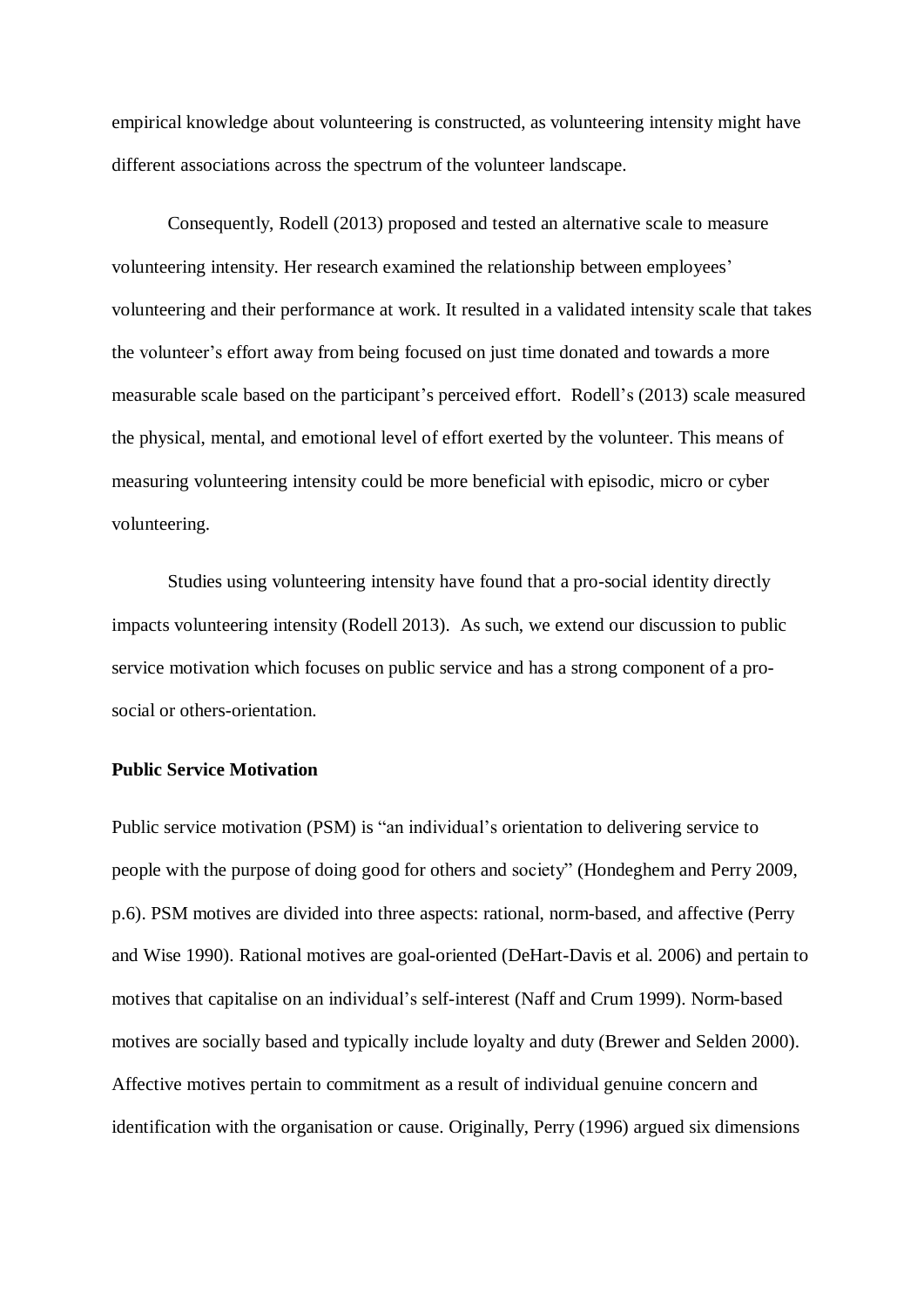underpin the three broader motives, i.e.: Attraction to policy making, Self-sacrifice, Commitment to public interest, Compassion, Civic duty and Social justice.

Attraction to policy making is a rational motive that was previously seen as participation in policy formation (Perry 1996), but could be filled through any volunteer work done deliberately to influence policy change such as advocacy work in the volunteer sphere. Social justice, commitment to public interest, and civic duty are norm-based motives (Naff and Crum 1999) which can also be filled through volunteering by giving a voice to those who cannot help themselves, assisting in activities that enhance national identity and by fulfilling what the individual deems as their duty to their country or community. Compassion, which entails love and concern for others, and self-sacrifice are affective motives driven by emotions (DeHart-Davis et al. 2006).

## *PSM and sector differences*

The crux of our argument for using PSM to examine volunteers' motivations is that PSM has proven it has the ability to measure individual motivation across sectors, is an individuallevel concept, and not sector specific (Brewer and Sheldon 1998). In fact, PSM has triggered a plethora of research comparing public and private sector employees' motivations (e.g. Perry 1997; Houston 2000; Houston 2006; Moynihan and Pandey 2007; Kim and Vandenabeele 2010; Coursey et al. 2011). Houston (2006) compared PSM between private, public and non-profit sector employees in terms of donating blood and charitable donations, and found that while employees of non-profits contributed the most, there was little difference between the other two sectors. Indeed, at an individual level, there was no difference between public and private sector employees' volunteering habits. Yet, Andersen and Serritzlew's (2010) study of PSM in the private sector in Denmark found private physiotherapists scored high on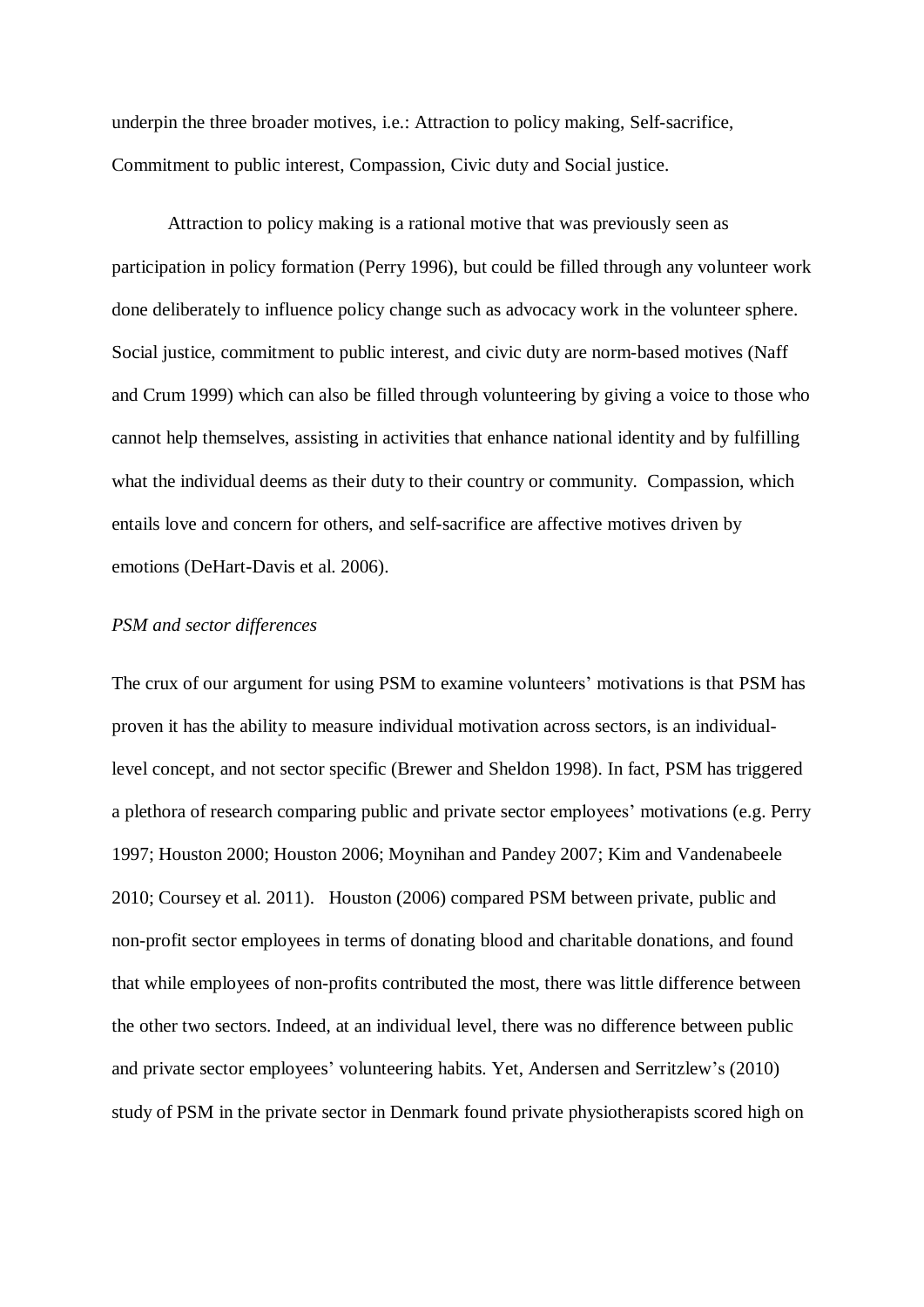the PSM commitment to public interest dimension, and thus exhibited higher levels of prosocial behaviour.

## *PSM and Volunteering*

Recently, more efforts have been geared towards investigating PSM amongst non-profit sector employees and volunteers pointing toward differences in motivation between the latter and public sector employees (e.g. Borzaga and Tortia 2006; Lee and Wilkins 2011; Chen 2012). Several studies have concluded that volunteering is a behavioural consequence of PSM (Lee 2012, Lee and Jeong 2015) and that PSM leads to a greater amount of time spent volunteering (Houston 2006, Clerkin et al. 2009). Other scholars have explored how PSM relates to different volunteering domains (Coursey et al. 2011) such as religious organisations, educational activities or social services and opportunities to volunteer (Ertas 2014). Nevertheless, amongst PSM-volunteer studies, two issues arise: each PSM dimension may impact volunteering differently and they may be more prevalent in different types of volunteering activities (Herath et al. 2017).

Clerkin et al. (2009) found that students with higher PSM would engage in both volunteering and charitable donation. However, there was evidence that different dimensions of PSM (compassion and civic duty) had a greater impact; whereas, attraction to policy making was negatively related to an individual's willingness to volunteer. In contrast, Lee and Jeong (2015) examined volunteering amongst Korean public servants, and found that attraction to policy making was the only PSM variable that on its own related to one's propensity to volunteer, unlike in Clerkin et al. (2009) and Houston's (2006) studies. This evidence suggests that the dimensions themselves may be an important factor when exploring different attitudes.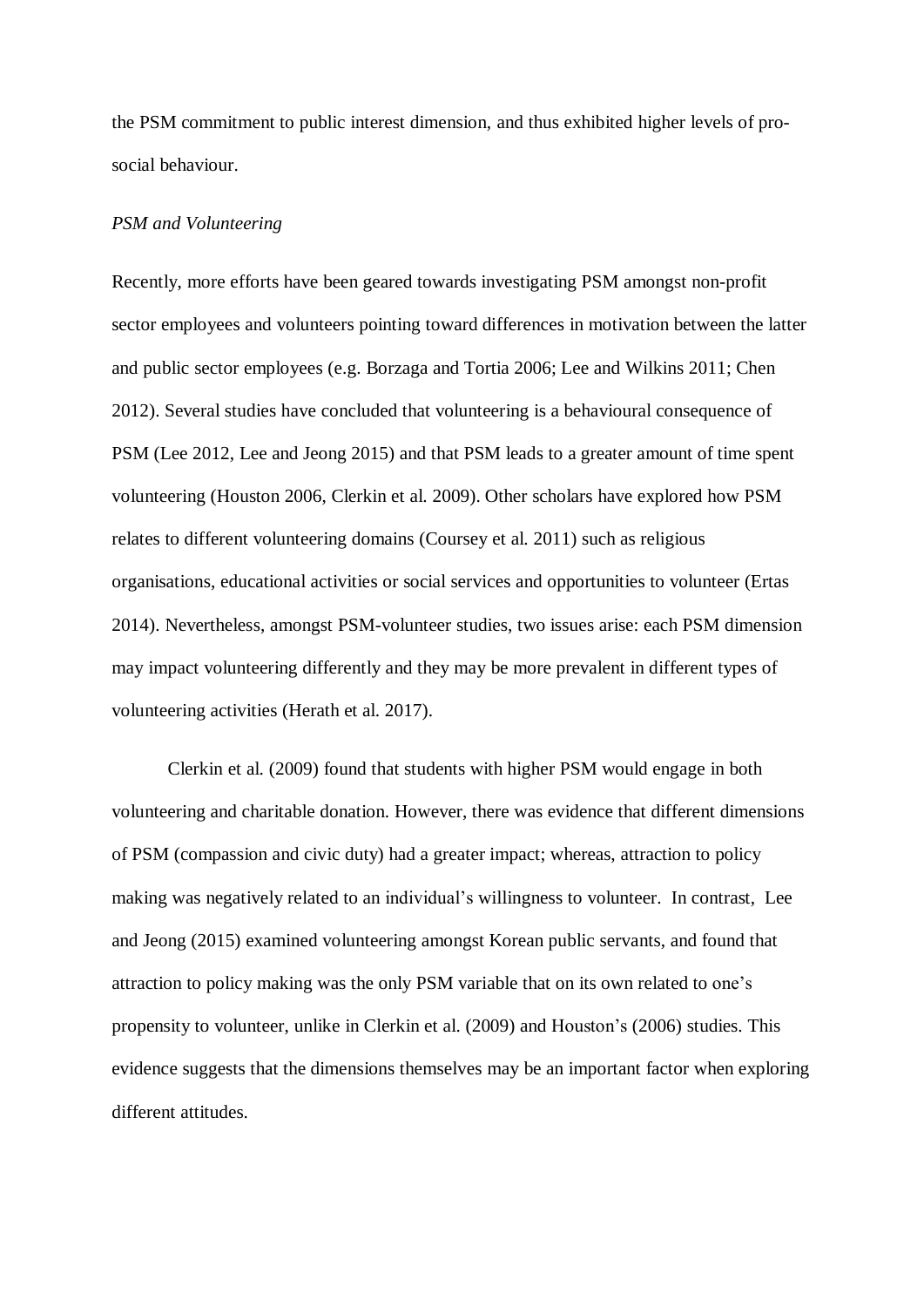The tendency for individuals with high PSM to volunteer more hours was supported with Coursey et al.'s (2011) study that used a dataset of "elite" volunteers- recipients of the Daily Point of Light Award, an annual volunteer recognition ceremony where the US President formally recognises America's top volunteers. While this links PSM to increased time spent volunteering, the study found that PSM affected volunteering in different fields. Those with high PSM were prone to volunteering in religious organisations compared to schools or human services. Coursey et al. (2011) posited that the PSM theory rests on the attraction-selection-attrition paradigm, which if applied to volunteer opportunities could be found in for-profit or public sector volunteer schemes. Following DeCooman et al. (2009, p. 103) the attraction-selection-attrition paradigm, originally described by Schneider (1984), argues that "over time forces within an organization operate to attract, select and retain an increasingly homogeneous group of employees" and thus hinges on the idea of personorganisation fit (P-O fit). This approach further supports the idea that not only do the dimensions themselves make a difference, but that they are prevalent in different types of volunteering organisations.

While all of these studies provided evidence of the positive relation between PSM and volunteering and there was evidence that elite type volunteers donate more hours, exploring PSM amongst the full spectrum of volunteers, including episodic, micro or online volunteers, deems further exploration. It could be rationalised that despite theoretical guidance that PSM precedes the action (volunteering intensity), that the action itself may actually cause postrationalisation of motivation. However, in the case of micro volunteering such post rationalisation is less likely to occur because it is so short that people don't need to find additional rationalisation. Therefore, the arguments above suggest that PSM will have a positive impact on volunteering intensity.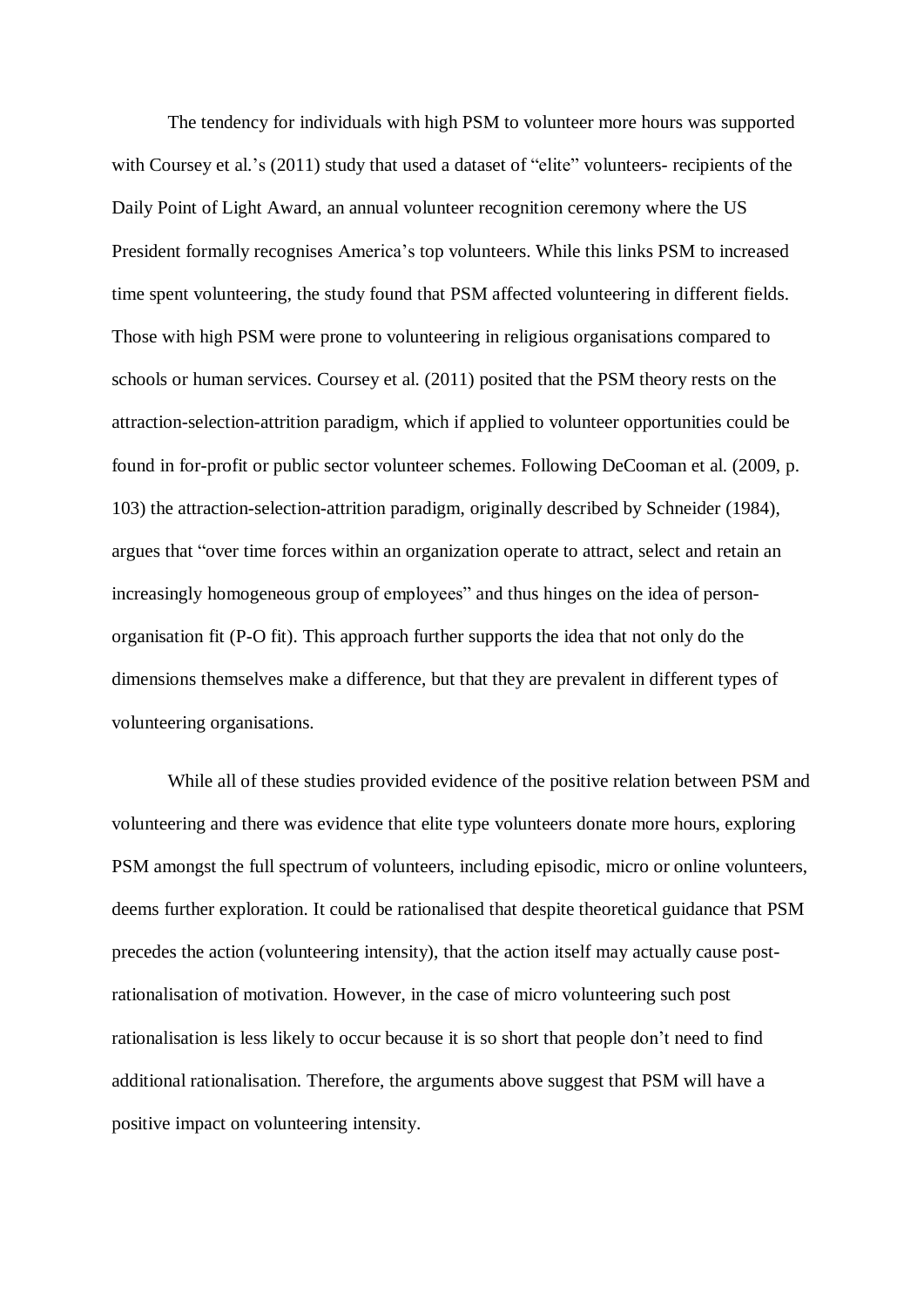#### **Person-Organisation Fit**

While PSM has proved that it can explain attraction to different sectors and volunteering (Houston 2006; Coursey et al. 2011), whether P-O fit influences that relation has yet to be investigated. Coursey et al. (2011) asserts that if fit matters to individuals in a workplace environment, then it is not dissimilar to expect an individual to consider how they perceive they will fit in the case of a volunteering opportunity. P-O fit captures the overall match of values between an individual and an organisation (Kristof 1996). Supplementary fit exists when the individual and organisation share similar goals and values, whereas, complementary fit occurs when needs-supplies between the two are met (Kristof-Brown et al. 2005).

The concept of P-O fit has been used to show how people are attracted to certain organizations based on the value congruence that individuals perceive exist within different organizations (Yu 2014). The individuals' identification with the mission of the organization implies that the individual perceives that their own values match with the organization's purpose or mission. Despite any understanding on what motivates an individual to volunteer and exert effort, if there is not a congruency between the individual and organisation there remains the risk of high turnover and burnout. By incorporating P-O Fit into our framework, we add another layer of understanding how the relation between volunteer motivations and effort may be influenced.

Existing literature suggests that those who have higher levels of PSM have been shown to be more compatible with their organisations (Bright 2013). Some PSM studies have found that P-O fit has an indirect effect on an employee's attitudes and behaviours (Bright 2008; Kim 2012). However, Wright and Pandey (2008) found that the value congruence did not mediate the relationship between PSM and job satisfaction. If a volunteer was not satisfied with their volunteering activity, one would expect them to exert little effort. Bright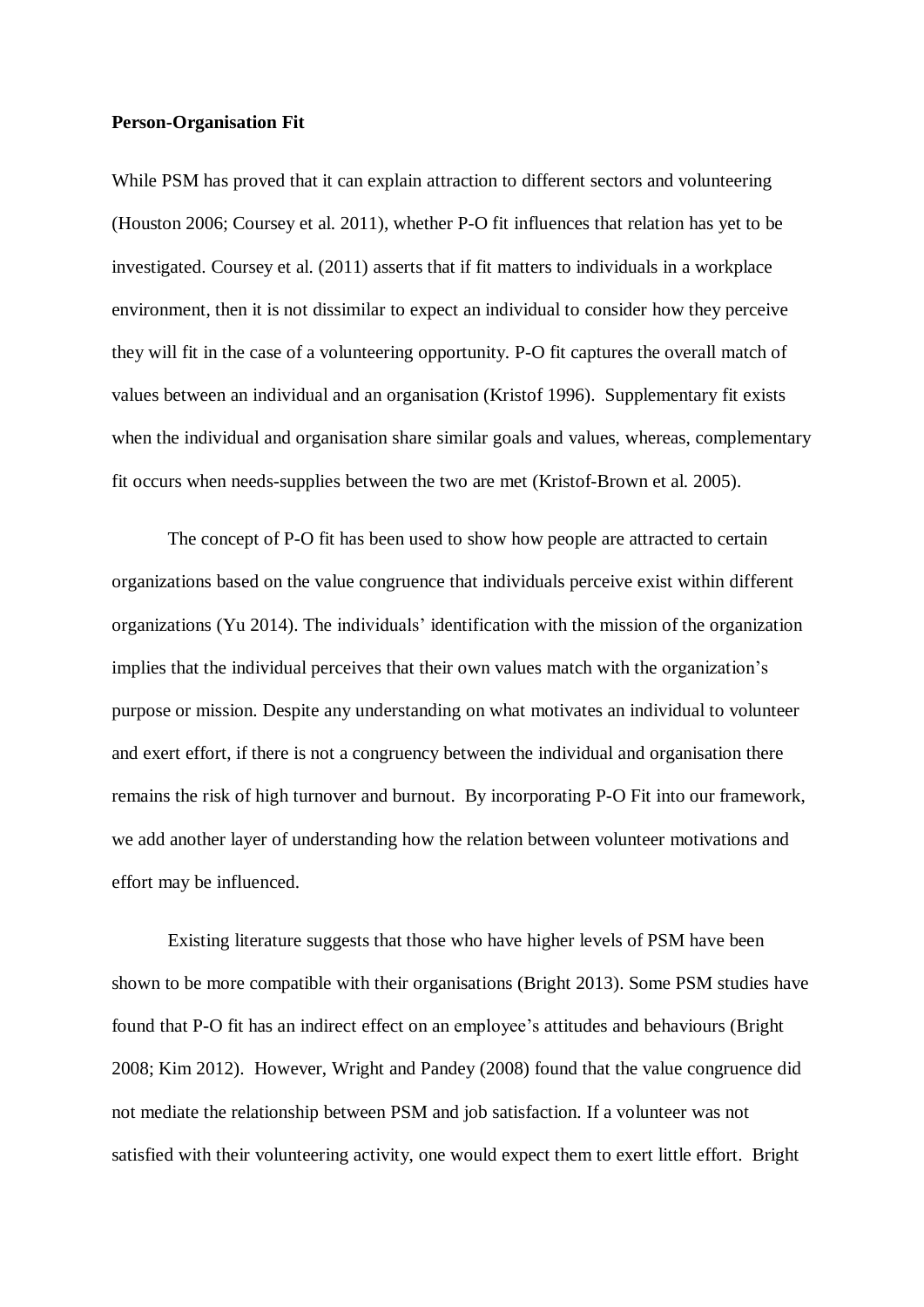(2008) concluded that the mediating effect of P-O fit only explained a small variance and that it was possible that one's satisfaction with their job (or by extension, their volunteering activity) might actually influence their perception of P-O fit. Therefore, it is possible that high levels of PSM do not directly lead to increased P-O fit.

On the contrary, a good P-O fit could strengthen the relation between PSM and volunteering intensity. Liu et al. (2015) found evidence that high levels of P-O fit strengthened the relationship between those with high PSM and job satisfaction. Park and Kim (2015) found further support for P-O fit moderating the relationship between PSM affective and norm based motives and accountability. Thus, these moderating studies of P-O fit and PSM imply that when an individual has high PSM levels and a good perceived P-O fit that there will be an increase in positive behavioural consequences.

The majority of the literature applies P-O fit to the work context and relatively few volunteer studies have taken advantage of the unique explanation of P-O fit (Kim et al. 2007; van Vuuren et al. 2008; Scherer et al. 2016). Kim et al. (2007) reasoned that volunteers would be challenged to separate the job they did (i.e. Person-Job fit) from the organisation, but Kim et al. (2009) later argued that the overall fit between a person and an environment (i.e. Person-Environment fit) encompasses all aspects of fit and thus should be used. Kim et al.'s (2009) study did provide empirical evidence that Person-Environment fit (measured as a combination of organisation and task) could lead to volunteers having an intention to continue when mediated by empowerment. While the study implied a sense of empowerment was important, it showed that P-O fit could be applied to volunteers.

In the case of volunteers, delineating between various fits (environmental, job, organisational) is complex for volunteering involves a fluid combination of high turnover rates and tasks and, where applicable, supervisors. Volunteers could be working on fund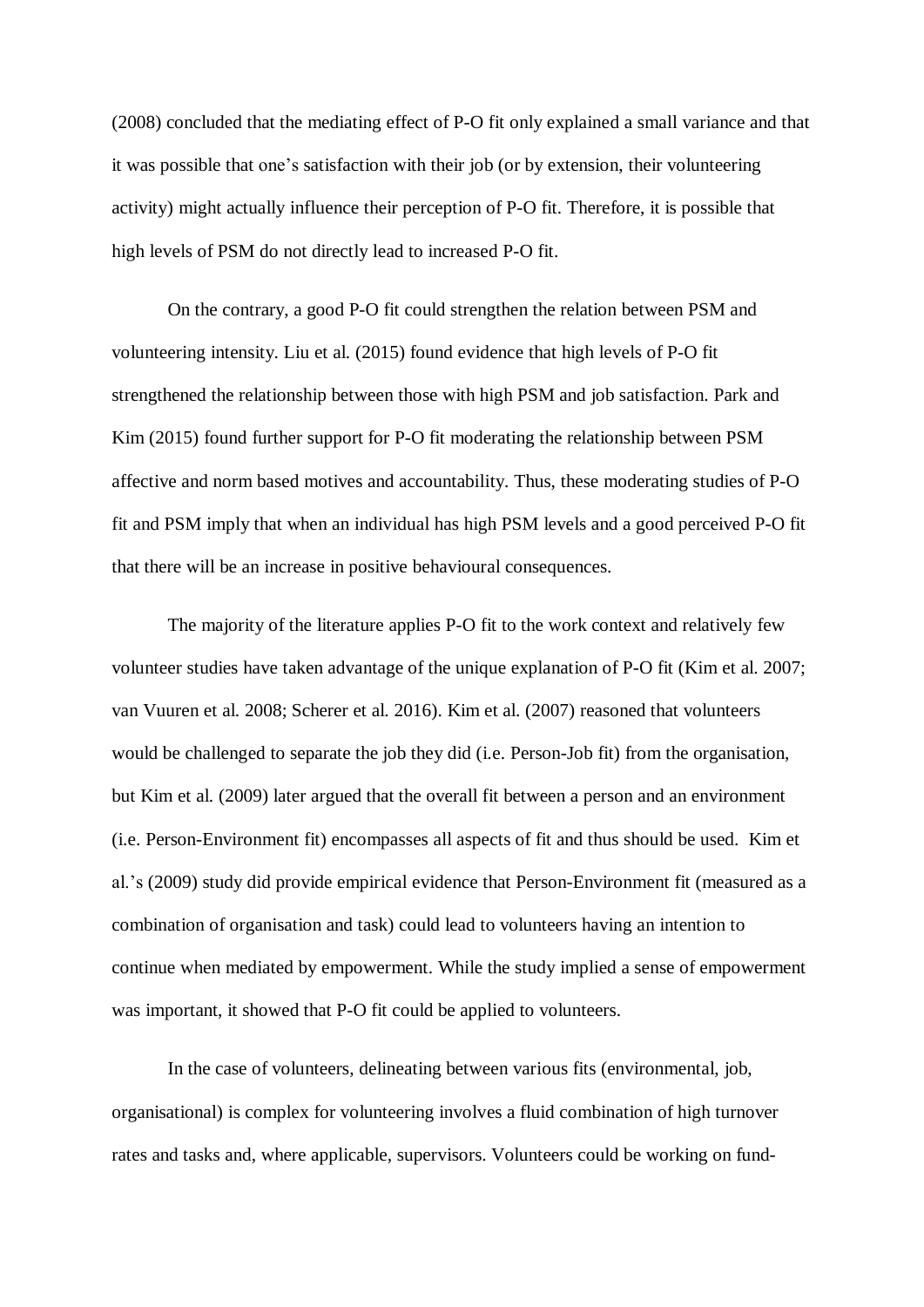raising one day and setting up chairs for an event on another. Because there is rarely a set job description, P-O fit is reasoned to be more relevant to volunteers than environmental or job, as its focus is on individual and organisational values. It is with this rationale in mind that we propose exploring P-O fit amongst volunteers.

To date, and to our knowledge, the only volunteer study that has directly tested P-O fit (separate from Person-Environment fit) is that by Scherer et al. (2016). They found that poor P-O fit when mediated by burnout was significantly related to intention to quit. However, if the volunteer was not suffering from burnout, then there was little evidence that a poor P-O fit would cause volunteers to quit. The findings from this study suggest that burnout is a larger threat than poor P-O fit when it comes to an individual quitting. Scherer et al. (2016) contend that practitioners need to have a better way of identifying the match between volunteers and organisations.

P-O fit has the potential ability to strengthen the relation between PSM and behavioural outcomes and has been shown to be applicable to volunteers. Thus, these arguments suggest that P-O fit strengthens the positive relation between PSM and volunteering intensity.

## *P-O fit and PSM Dimensions When Volunteering with Different Types of Organisations*

Although much research has shown that PSM may lead to individuals having a preference for employment, Christensen and Wright (2011) suggest sector choice can serve as a proxy for P-O fit. It could be argued that in the case of volunteering, individuals will select organisations whose values they perceive will match theirs. Therefore, one should examine how different types of volunteering organisations may be a proxy for fit. Scholars conducting volunteer studies have complained that often studies only look at volunteer service industry opposed to different fields (Rotolo and Wilson 2006). Disaggregating volunteering may help to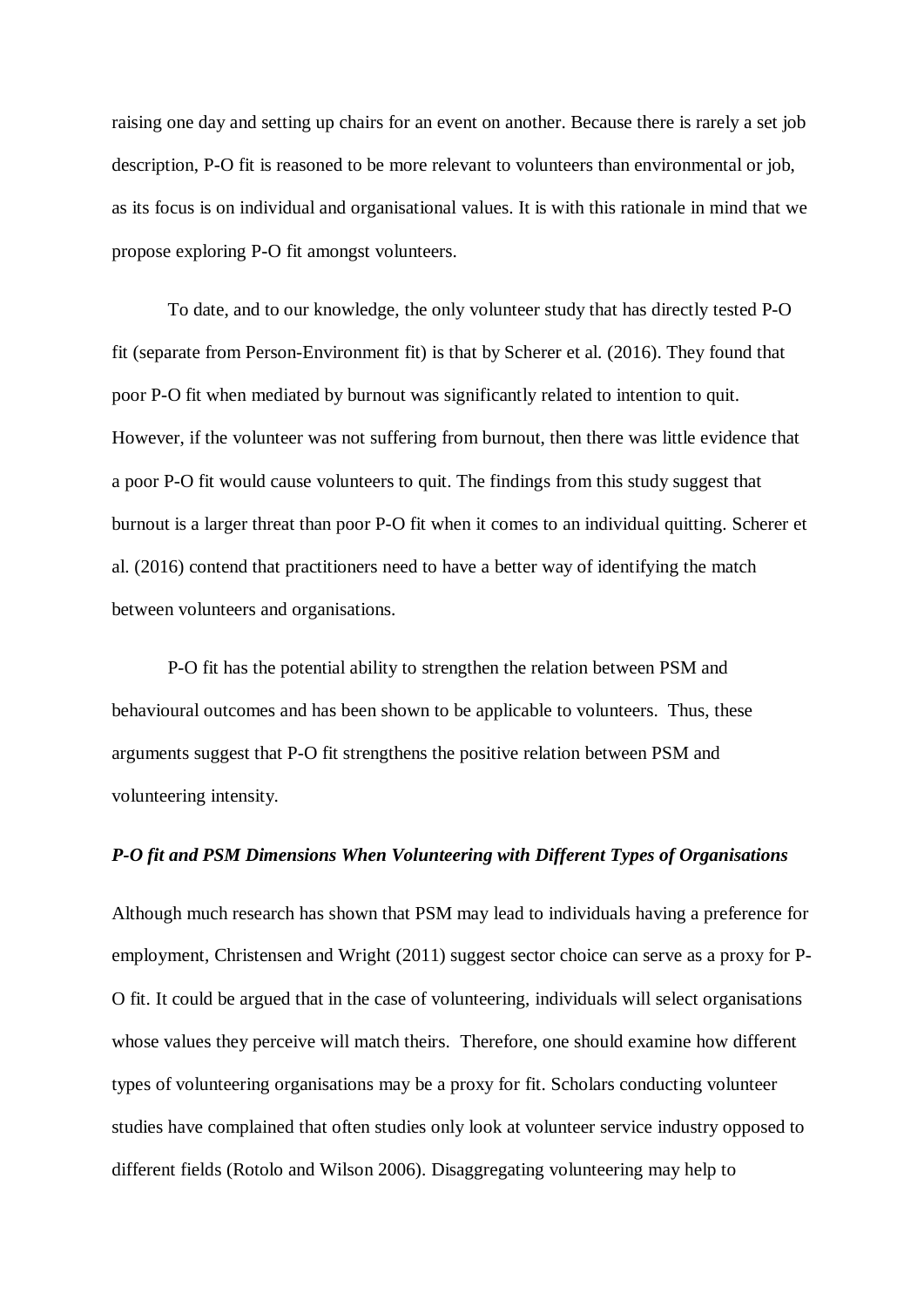overcome this limitation. Rotolo and Wilson (2006) divide volunteering into the following categories: Religious, Youth development, Social and community service, Culture, arts, and education, Health, Sports and hobbies, Civic and public safety, Advocacy and Work.

Further adding to our understanding of how PSM influences volunteering intensity, we explore the six dimensions of PSM itself. Coursey et al.'s (2011) study linked PSM to different volunteering domains and increasingly other scholars studying PSM have begun to examine the individual PSM dimensions and their ability to influence different outcomes (Jacobsen et al. 2014). Perry's (1996) six original dimensions measure very specific attitudes held by individuals. The volunteer literature suggests that individuals with certain attitudes are more prone to volunteer in different settings. Therefore, using literature to predict how to pair PSM dimensions with specific volunteer fields allows for formulating a model that can be used to predict how volunteers' attitudes influence how one self-selects into volunteer programmes. By adding this variable as a moderator in our model, P-O fit strengthens the relation between the PSM dimensions and the outcome variable: volunteering intensity. If there were an ensuing good person-volunteer programme fit, the volunteering intensity would be positively affected. Using volunteer literature, we examine which PSM dimensions are expected to be moderated by specific types of volunteering organisations.

# *Self-Sacrifice*

Self-sacrifice is a prevalent term in volunteering studies. Cnaan et al. (1996) felt that selfsacrifice was exhibited when adults donate their time and energy to mentor vulnerable young people in a programme such as 'Big Brothers Big Sisters'. Whereas, Houston (2006) says the charitable act of donating blood exemplifies self-sacrifice. Therefore, self-sacrifice is best illustrated when a person perceives they are giving up something extremely important to them to benefit another. This does suggest that self-sacrifice might be closely associated with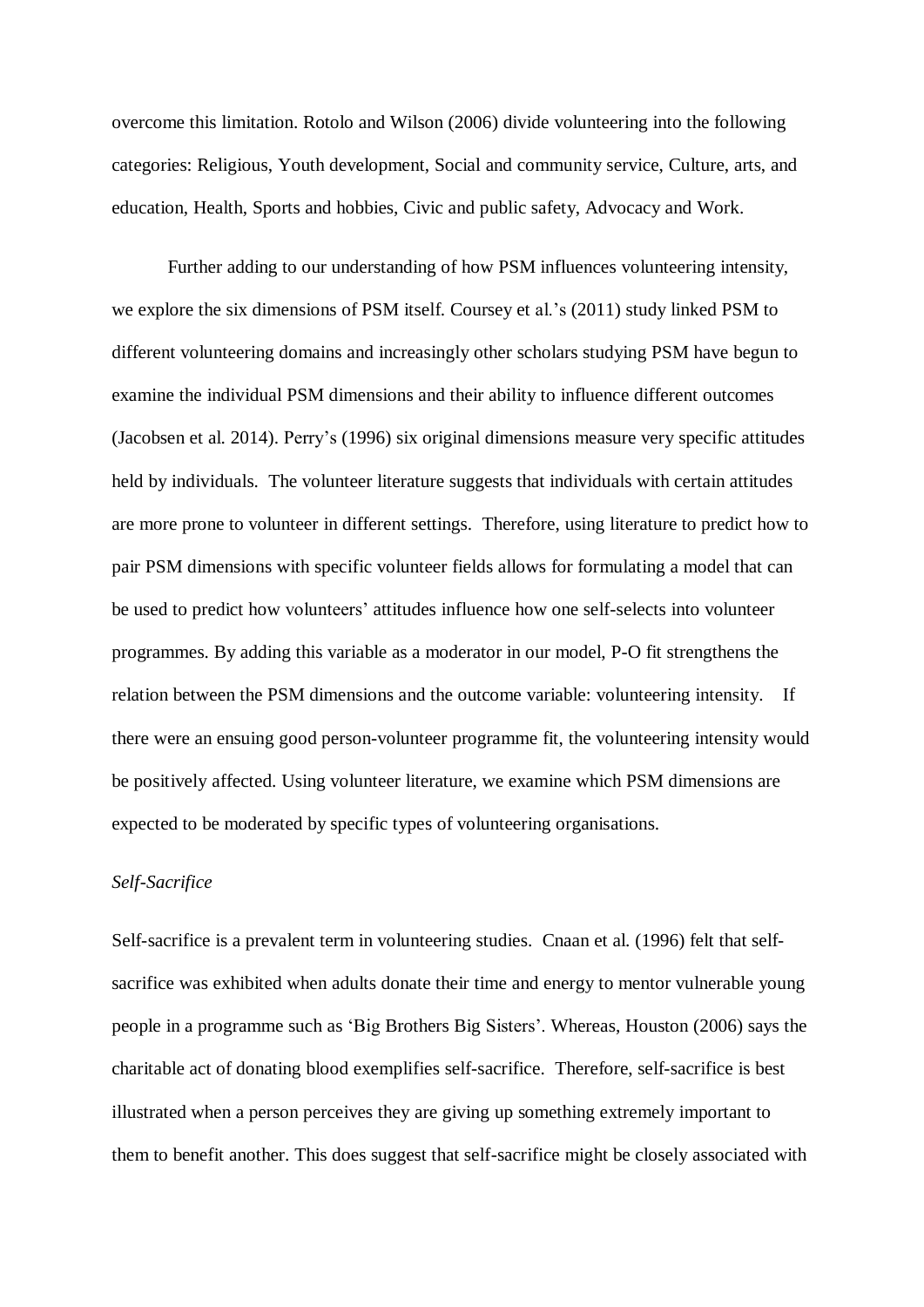that which is considered traditional, repeat occurrences of volunteering. Indeed, some scholars would argue that self-sacrifice could be loosely applied to any type of volunteering situation (Wright et al. 2016). Self-sacrifice in PSM is measured along the lines of personal loss and placing the needs of society in front of their own.

The theme of personal loss is prominent in many religions. Some religions, such as Christianity, are formed around the concept of self- sacrifice (Freeman and Houston 2010). Guo et al. (2013) explored how religion can predict volunteering for a social change cause and discovered Catholics and Protestants were more likely to volunteer than individuals practicing other religions. This finding aligns with Perry's (1997) exploration of religious socialisation in a western context and how it has an effect on predicting PSM. Freeman and Houston (2010) followed a theoretical link between PSM and religious conviction and found public servants are more active in their religious communities.

As well as its dominance in religious organisations, Liu (2009) was able to link strong levels of self-sacrifice to social workers' job satisfaction. As these types of jobs typically centred on protecting and assisting young people, it can also be viewed as thankless, given the history of negative and hostile attitudes amongst beneficiaries. Again, given the importance that many organisations place on screening volunteers who work with young people, it is expected to be a long-term commitment instead of an episodic event. Conversely, Coursey et al. (2011) found that the PSM dimension "compassion" was more prevalent amongst volunteers in school or human services if the individual was highly religious, whilst the self-sacrifice dimension was related to volunteering in schools/educational, human services and others (such as arts). As this value is more prominent in organisations of a religious nature, we argue that self-sacrifice will be more prevalent. Together, these arguments suggest that volunteering in a religious organisation or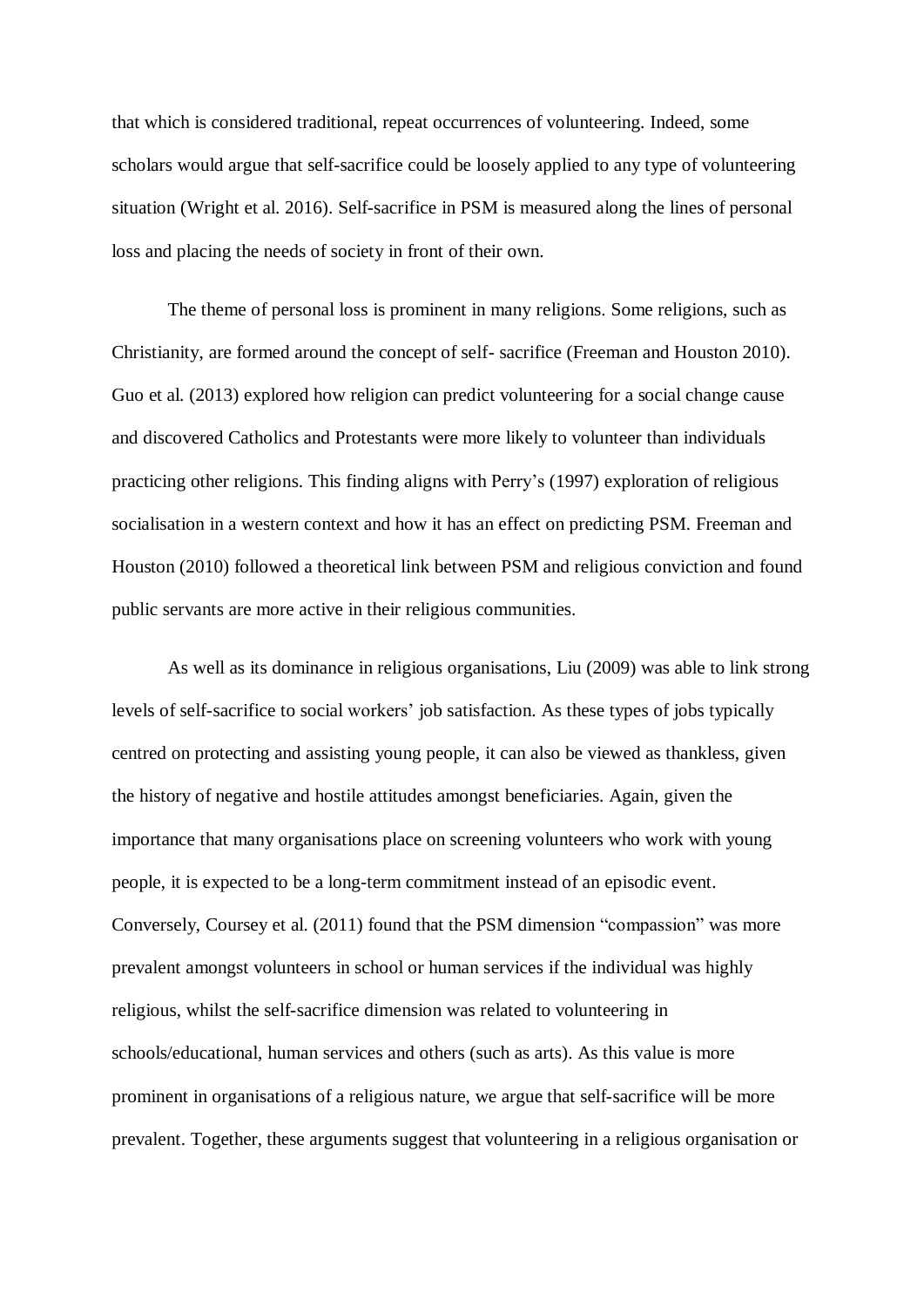youth development organisation strengthens the positive relationship between self-sacrifice and volunteering intensity.

#### *Compassion*

Compassion is defined as having a general love for people (Word and Carpenter 2013) and focuses on helping those in need (Lee and Brudney 2015). Compassion has been closely linked to volunteers in end of life care (Claxton-Oldfield et al. 2013) because working at a hospice requires volunteers to be compassionate, sensitive, and caring to those in their final days and their surviving families. Claxton-Oldfield et al. (2013) attributes this to the high degree of social and emotional support being provided by volunteers.

A PSM study in Denmark found nurses had higher levels of compassion and increased job satisfaction (Andersen and Kjeldsen 2013). Liu et al. (2014) also found evidence that high levels of compassion increased job satisfaction though amongst Chinese social workers. Moreover, Roh et al. (2016) found evidence that social workers in health care organisations who have higher levels of PSM tend to have higher job satisfaction and less burnout. This evidence of a higher sense of compassion influencing satisfaction could have implications for decreasing turnover. DeHart-Davis et al. (2006) also found gender to be a significant predictor of compassion with higher levels reported amongst women. Given the findings described above, i.e. that females tend to display higher levels of compassion and compassion is frequently required in caring jobs, with a larger percentage of female volunteers in health organisations, one would expect an individual with high compassion levels to volunteer for a health organisation. However, similar to self-sacrifice, the compassion dimension is expected to be more prominent amongst traditional volunteers. Therefore, these ideas suggest that volunteering in a health organisation strengthens the positive relationship between compassion and volunteering intensity.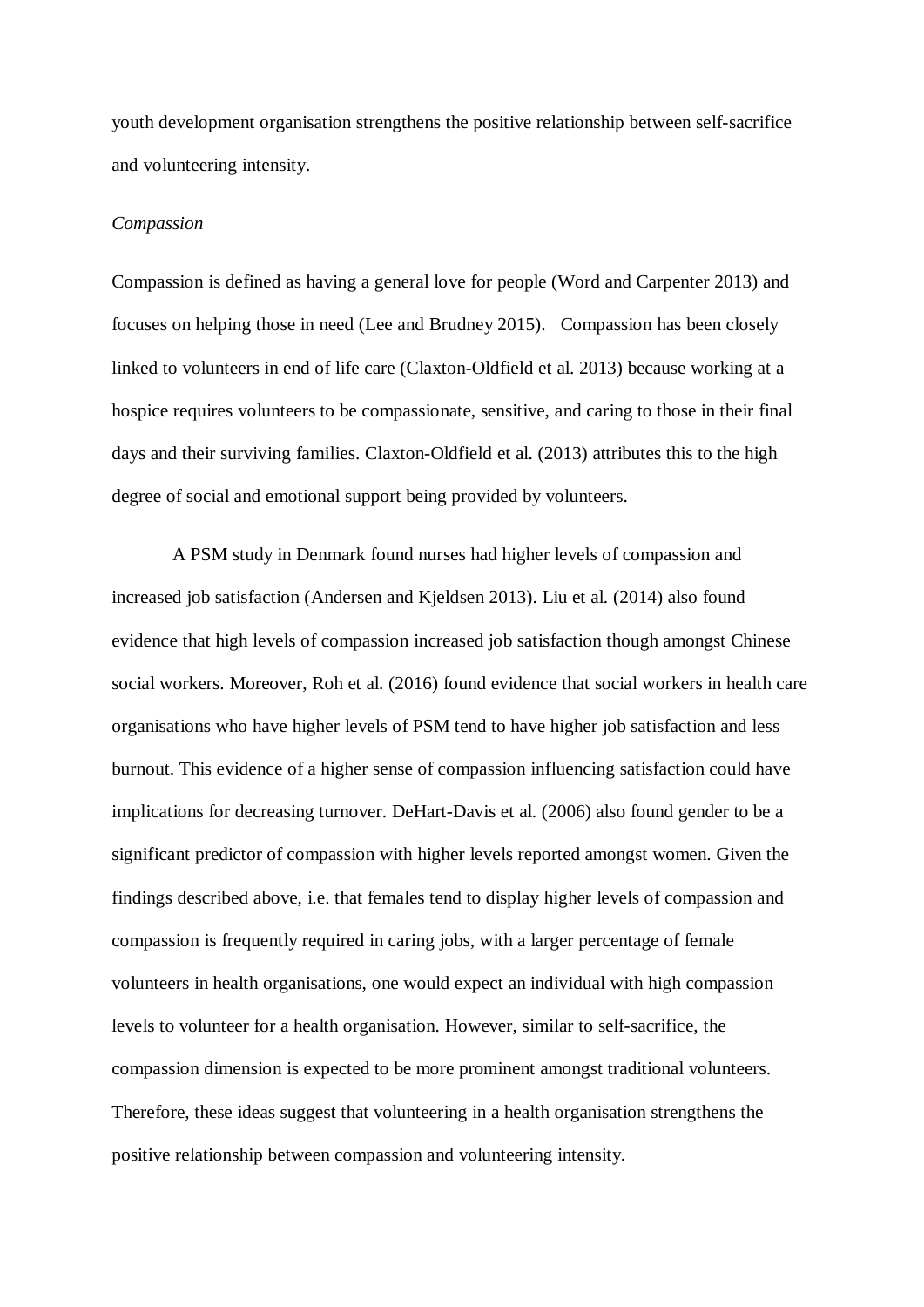#### *Commitment to Public Interest*

Commitment to public interest is seen as a norm-based motive (Kim 2012) which, although a collective common interest, is generally understood as an interest in public welfare (Vandenabeele et al. 2006). This emphasis on being society driven means it can be interpreted differently across cultures and countries. While typically seen as a national focus, it is also associated with local orientations (Vandenabeele et al. 2006) which relate to volunteer organisations that work at community level.

Commitment to public interest is evident in a time where funding for arts programs in schools are being cut and schools are increasingly relying on philanthropic help from outside organisations (Constantino 2003). It takes a commitment from volunteers interested in preservation of societal history to ensure the general population is still exposed to the culture and arts that built their society. This commitment to public interest is reflected in the importance the UK education system places on schools visiting museums in order to build and preserve national heritage. Therefore, volunteering in a culture, arts and education organisations could strengthen the positive relationship between commitment to public interest and volunteering intensity.

## *Attraction to Policy Making*

Attraction to Policy Making is a rational motive (Perry 1996) and tends to be one of the most controversial PSM dimensions. It has been dropped from the analysis in some PSM studies (Coursey et al. 2008; Braender and Andersen 2013; Moynihan 2013). Some argue that too few people can actually affect public policy (Van der Meer 2010) and others argue that other PSM dimensions were more powerful and significant (Kim 2009). However, Anderfuhren-Biget's (2012) study found initial evidence that individuals with high levels of attraction to policy making tend to engage in more political activities to include volunteering. This was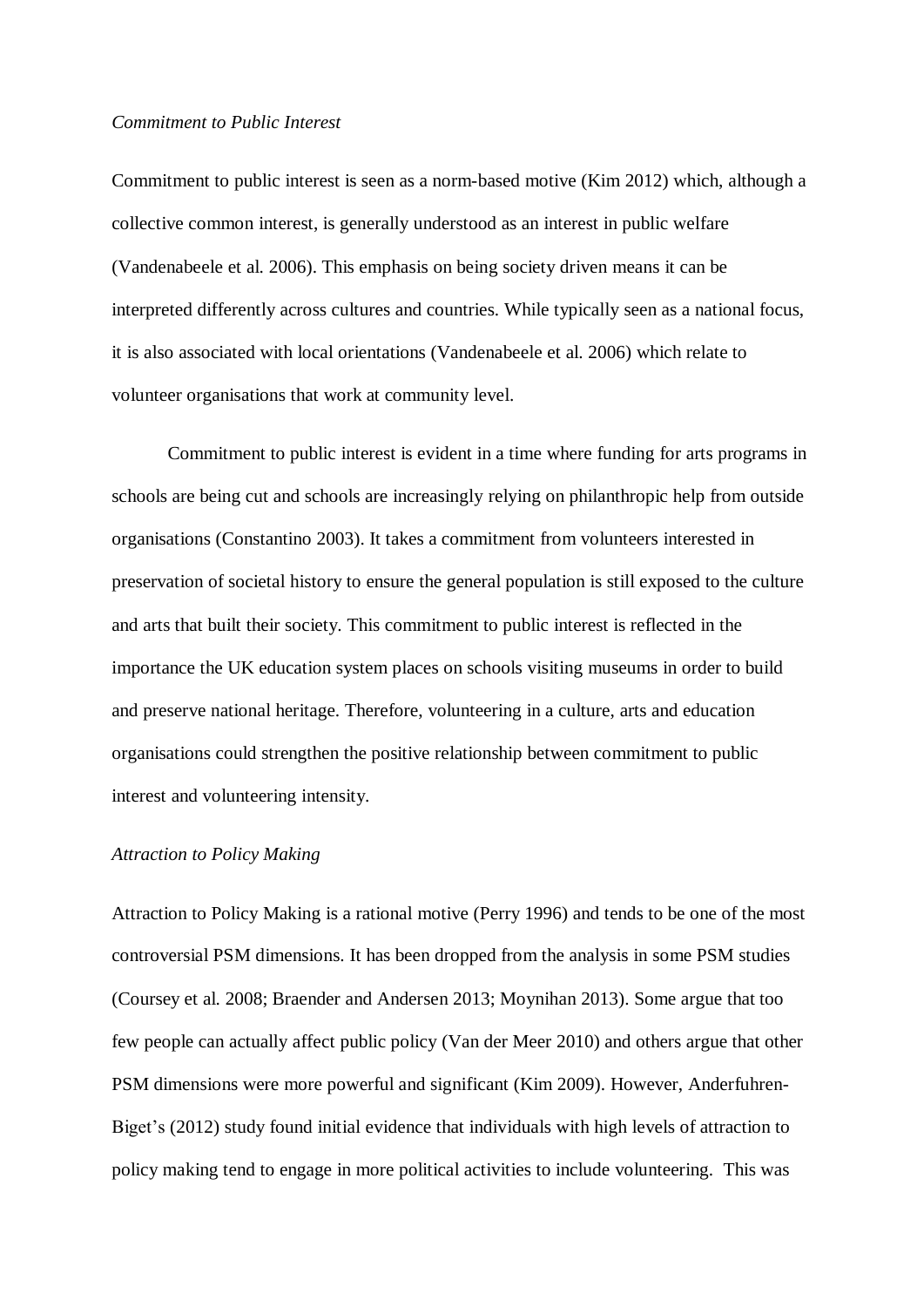further supported in Lee and Jeong's (2015) study which also discovered evidence that attraction to policy making levels were highest amongst Korean public sector volunteers. Given that many countries have political elections every few years, it is suggested that the majority of the volunteers in political organisations are episodic volunteers.

If one looks at how attraction to policy making is closely aligned with lobbying or work-related professional organisations, then the connection is clearer. Historically in the UK, non-profits had an impact in influencing policy change such as around child poverty and support for the disabled or elderly (Bode 2010). Progressively more non-profits are lobbying governments for change in policies and resources (Cairns et al. 2010). For example, US Veterans of Foreign War is a professional and work non-profit organisation that not only attracts members wanting to effect change, but also actively lobbies for very specific causes (Netzer 2008) such as retirement, education funds, health care, etc. Unions are work organisations that also have volunteers that lobby for change (Kerrissey and Schofer 2013). Lobbying also exists at an international level with non-profit organisations such as the International Chamber of Commerce and the World Business Council for Sustainable Development, which are seeking to influence the United Nations or regional governing bodies. Together, these arguments suggest that volunteering in an organisation that conducts work or advocacy activities strengthens the positive relationship between attraction to policy making and volunteering intensity.

#### *Civic Duty*

Civic duty is a norm-based motive that, like commitment to public interest, is influenced by the kind of society or community one belongs to (Perry 1996). National differences may play a large role. Haddad (2006) examined patterns of why different types of voluntary organisations were more successful in USA and Japan based on attitudes towards civic duty.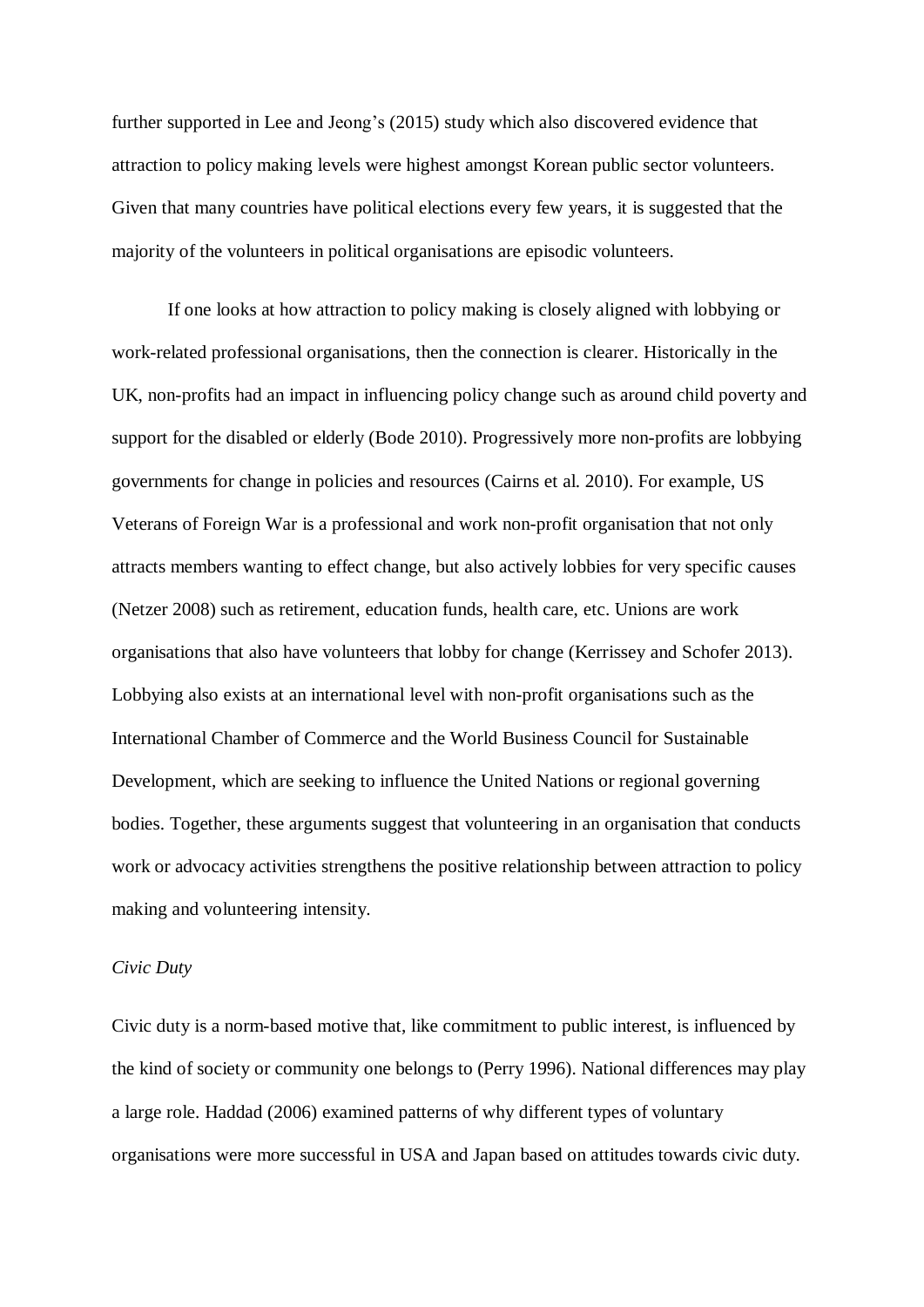She found that, when it came to public safety and protection, Japanese citizens volunteered in larger amounts than their US counterparts. Haddad attributes this to a sense of civic duty being interwoven with embedded public sector organisations focusing on public safety. Vandenabeele et al.'s (2006) examination of the difference in PSM between the US, UK, and Germany discovered that civic duty was an important aspect of public service for US public employees. Yet, this could be closely linked to episodic volunteering. Indeed, Glanville's (2011) study of flooding, social networks and volunteer effort, found that in times of crisis volunteers exerted more intensity through their physical responses to the task.

Certainly, civic duty also falls in line with recent educational developments. Citizenship Education has seen an unprecedented growth in the UK (Strickland 2010) with increased importance placed on encouraging youth participation within their community. In the early 90s, American politicians pushed Congress to renew an emphasis on volunteering to the general population and schools were encouraged to provide citizenship training as a means of encouraging future volunteers (Janoski et al. 1998). Volunteering as a means of learning about citizenship is not limited to schoolchildren. Indeed, immigrants in the UK can fast track their citizenship by volunteering (Strickland 2010). Civic duty is not a passive state of citizenship, but requires the individual to do things within their community (Janoski et al. 1998). However, as in Haddad's (2006) study, civic duty could be represented by volunteering in public safety organisations such as volunteer firefighters, civil protection, etc. Consequently, volunteering in civic or public safety organisations should strengthen the positive relationship between civic duty and volunteering intensity.

# *Social Justice*

Perry defined social justice as "activities intended to enhance the well-being of minorities who lack political and economic resources" (1996, p.3). However, other scholars see the key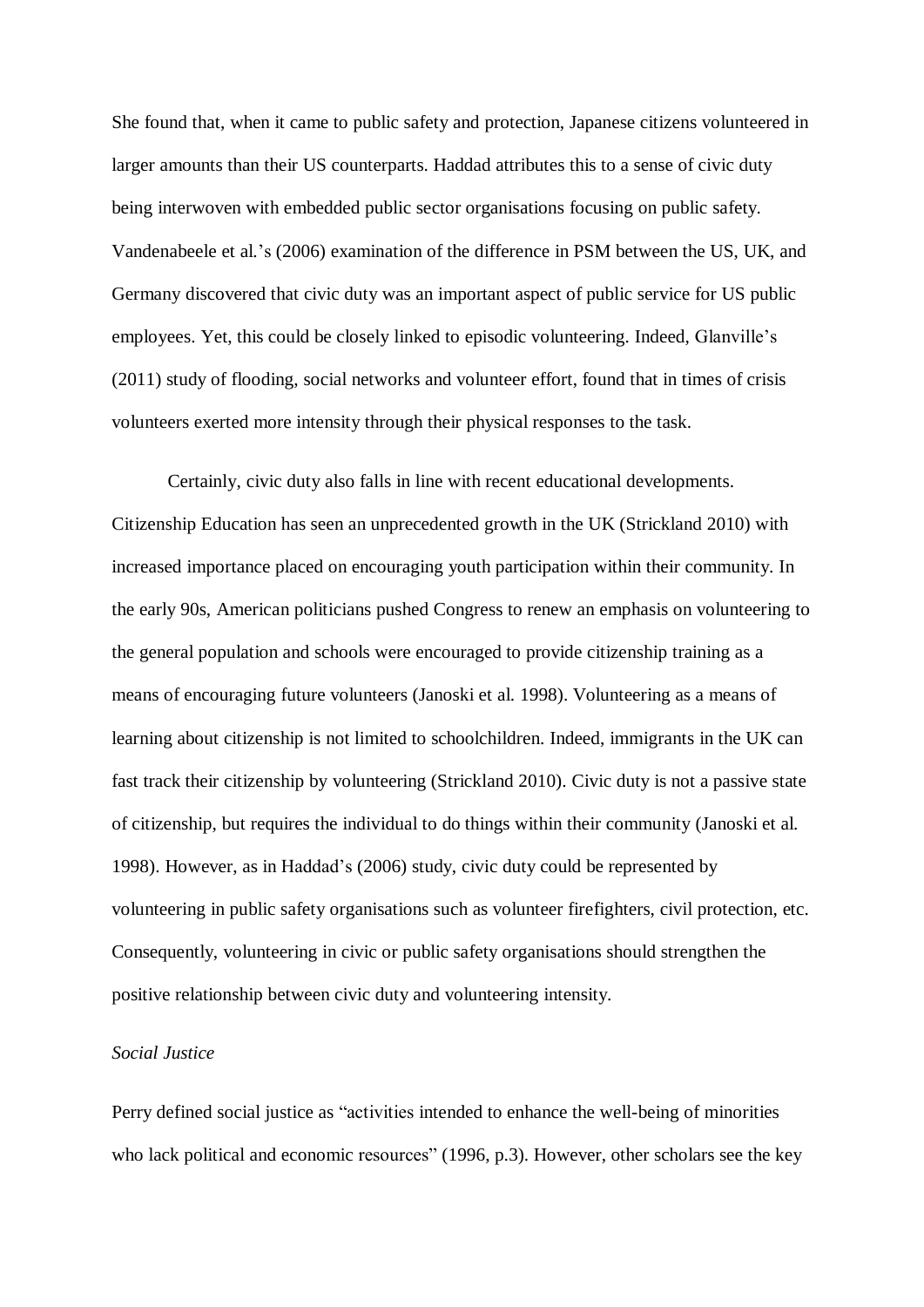role of social justice is to help those in society that are seen as underserved (Word and Carpenter 2013). Campaigns for change at community levels are increasingly prevalent (Cairns et al. 2010). Social justice oriented non-profits can aim at raising awareness within the general population on public policy through advocacy programmes. Individuals are more likely to engage in social justice issues such as protesting and demonstrating physically and online (Broido 2004). Hence, this PSM dimension is expected to be dominate amongst cybervolunteers.

However, many private sector organisations have introduced social responsibility programmes. They increasingly rally employees behind programs that advocate for the environment. Most non-profits are in the business of social justice in one form or another (Tomlinson and Schwabenland 2010). However, social justice can manifest as corporate activism which, according to King and Weber (2014), is becoming more prolific in leading grassroots movements than non-profits. Companies such as Ben and Jerry's have established strong grassroots initiatives that focus on social change (Dennis et al. 1998). Vandenabeele et al.'s (2006) international comparison of PSM can be linked to social justice, through their analysis of equality. Therefore, these arguments suggest volunteering in an advocacy group strengthens the positive relation between social justice and volunteering intensity.

The conceptual model summarising the overall framework is depicted in Figure 1. A further breakdown from the aggregate PSM to the specific PSM dimension propositions outlined above is depicted in Figure 2. Different volunteer fields each moderate the effect of a specific dimension of PSM on volunteering intensity. It is noted that the models do not account for the different aspects of how individuals volunteer (episodic, micro or cyber) as it could statistically be more relevant as a control variable.

# [Figure 1 here]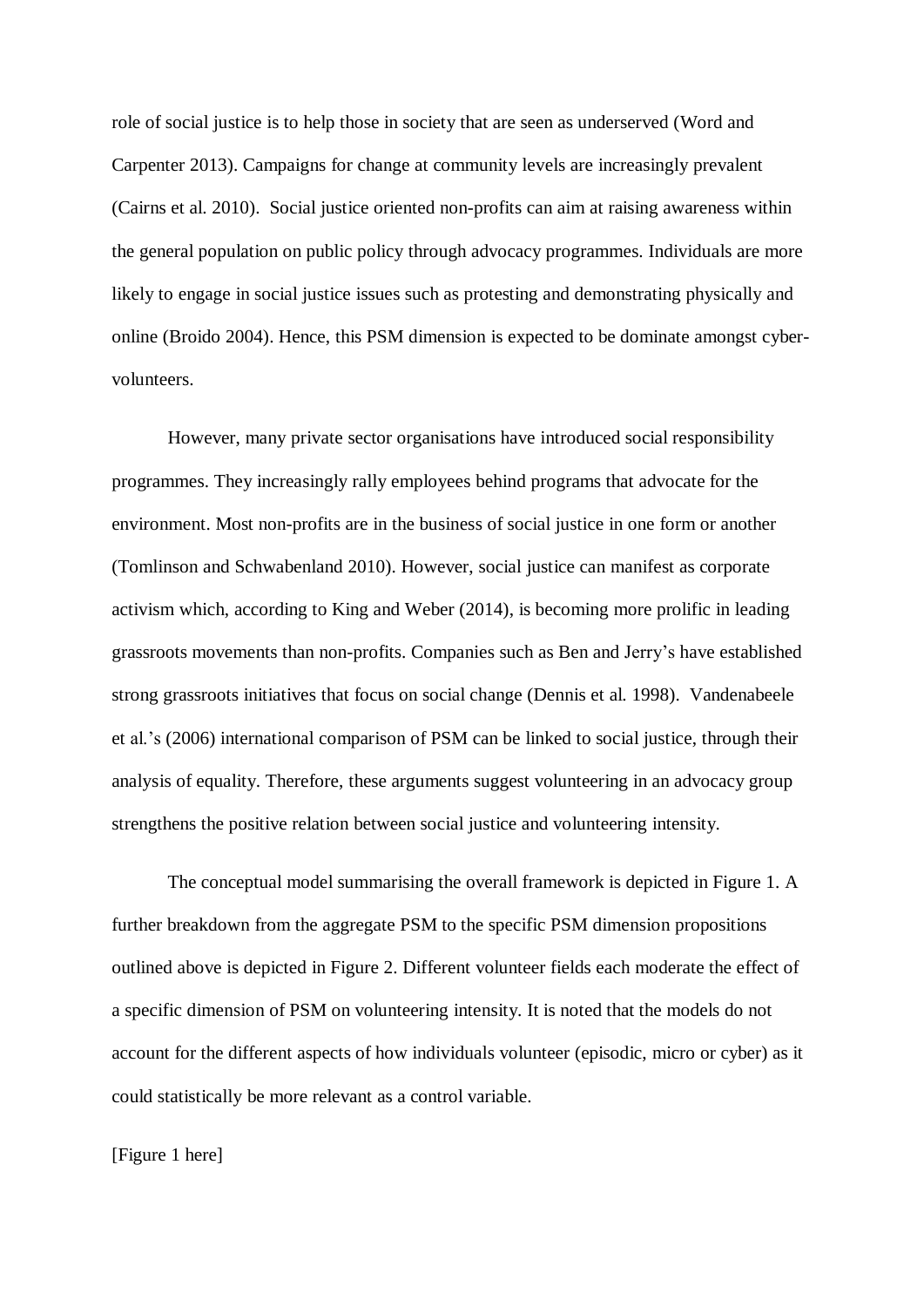# **Conclusion**

How academics measure volunteering intensity is a rapidly growing topic given the evolving changes in how and where volunteering takes place. The purpose of this paper was to address alternative means of measuring volunteering intensity while taking into consideration how motivations and attitudes and person-organisation fit may impact on effort. In order to be released from the constraints of time as a proxy for effort, we propose utilising a measurement that looks at physical, mental and emotional effort. This three pronged scale is adaptable to the different ways individuals volunteer (traditional, micro, episodic or online). Second, PSM studies have been exploring what drives one to volunteer and the theory acts as a tool to measure motivations to volunteer regardless of where one volunteers. The discussion presented in this paper combines PSM's dimensions to the various fields of volunteering activities in order to offer important implications for research. Finally, the possibility of P-O fit exerting a moderating effect is taken into account.

The implications of our work are as follows. First, the next step is to test the model empirically. It is suggested that a survey testing the propositions that can be derived from the arguments above is sent to individuals who have a history volunteering either through their place of employment or independently. This would generate an opportunity to provide empirical evidence on the PSM- volunteering- P-O fit relationship that could fuel an interdisciplinary discourse between volunteer and organisational behaviour academics.

Second, the model could be used to compare how volunteers engaged in different types of volunteering (episodic, micro, cyber or traditional) perceive the effort they exert. For example, a volunteer who engages in episodic volunteering (i.e. for the Olympics or annual marathon) may perceive they exert more effort than a volunteer who consistently uploads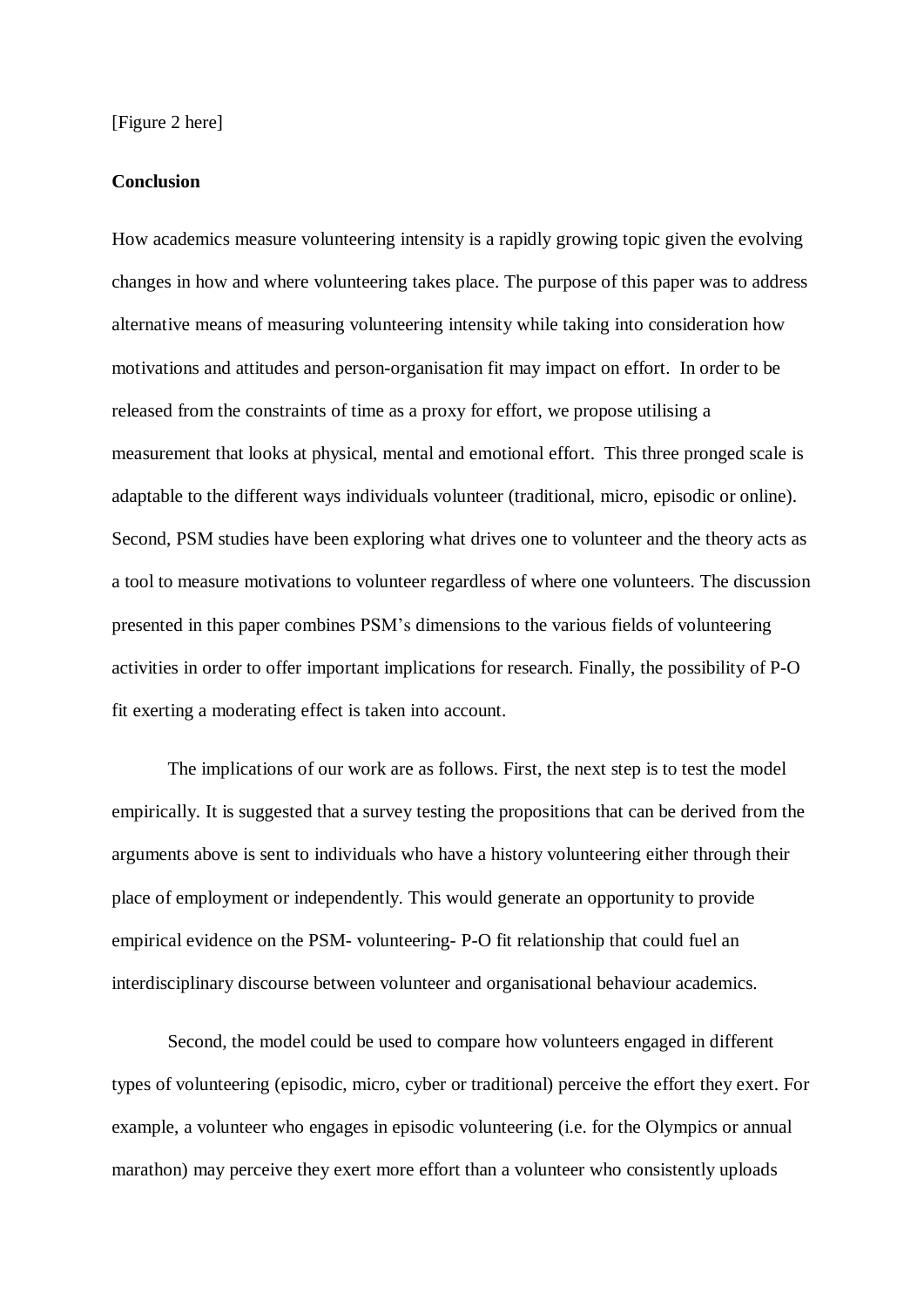content online for different charity causes. By understanding the difference in perceived effort, practitioners could tailor their recruitment messages to highlight how much or little effort is needed in order to make a difference. Indeed, the messages all organisations (not only volunteering organisations) send to recruits and how these can be enriched with public service and volunteering related statements is open for investigation.

Third, there are several organisational level implications. From the point of view of the volunteer organisation, the benefits of having volunteers who carry out their tasks at high intensity levels helps the organisation to pursue its social purpose to a stronger extent. Consequently, this may lead to an enhanced reputation, better funding opportunities and improved goal attainment. In contrast, employer supported volunteering has important spill over effects. For example, Breitsohl and Ehrig (2017) convincingly show that volunteering helps to boost commitment to the employer – a finding that has high relevance to our argument. As argued above, generating fit between the PSM dimensions and volunteering opportunities is likely to generate more dedicated volunteers. Such dedication in turn may transfer to organisational level attitudes such as commitment. We would even go a step further and argue that there are more domains in which such positive spill overs can be realized such as job satisfaction, proactive behaviour or ethical behaviour. Rodell (2013) provides first evidence to support these ideas showing that volunteering relates positively to job absorption which in turn enhances performance aspects of the work. Aligning PSM dimensions with volunteering opportunities and exploiting higher levels of perceived personorganisation fit may lead to improved levels of engagement. Similarly, high levels of engagement have been found to increase well-being (MacLeod and Clarke 2009). This is beneficial for individuals and employers as happier people tend to be more productive (Zelenski et al. 2008). Hence the spill over effects between PSM, volunteering and the worklife domain need to be researched in more depth.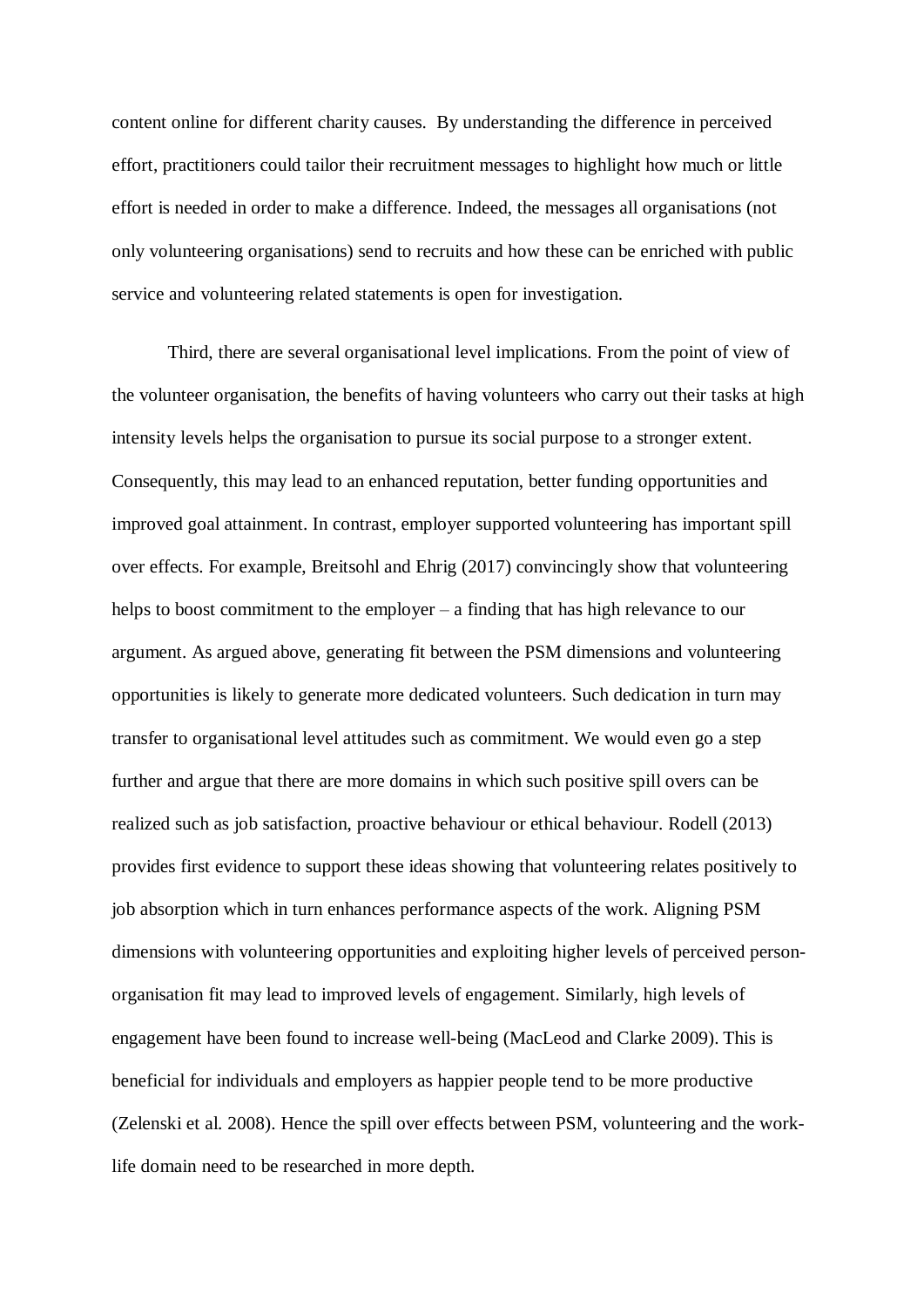Overall, volunteering is an opportunity to make a positive difference in someone else's life, or to the community or environment as a whole. Understanding how an individual's motivation to volunteer can influence what field they will volunteer in and at what type of level, will contribute to the academic discussion of volunteer motivation and further our understanding of volunteering.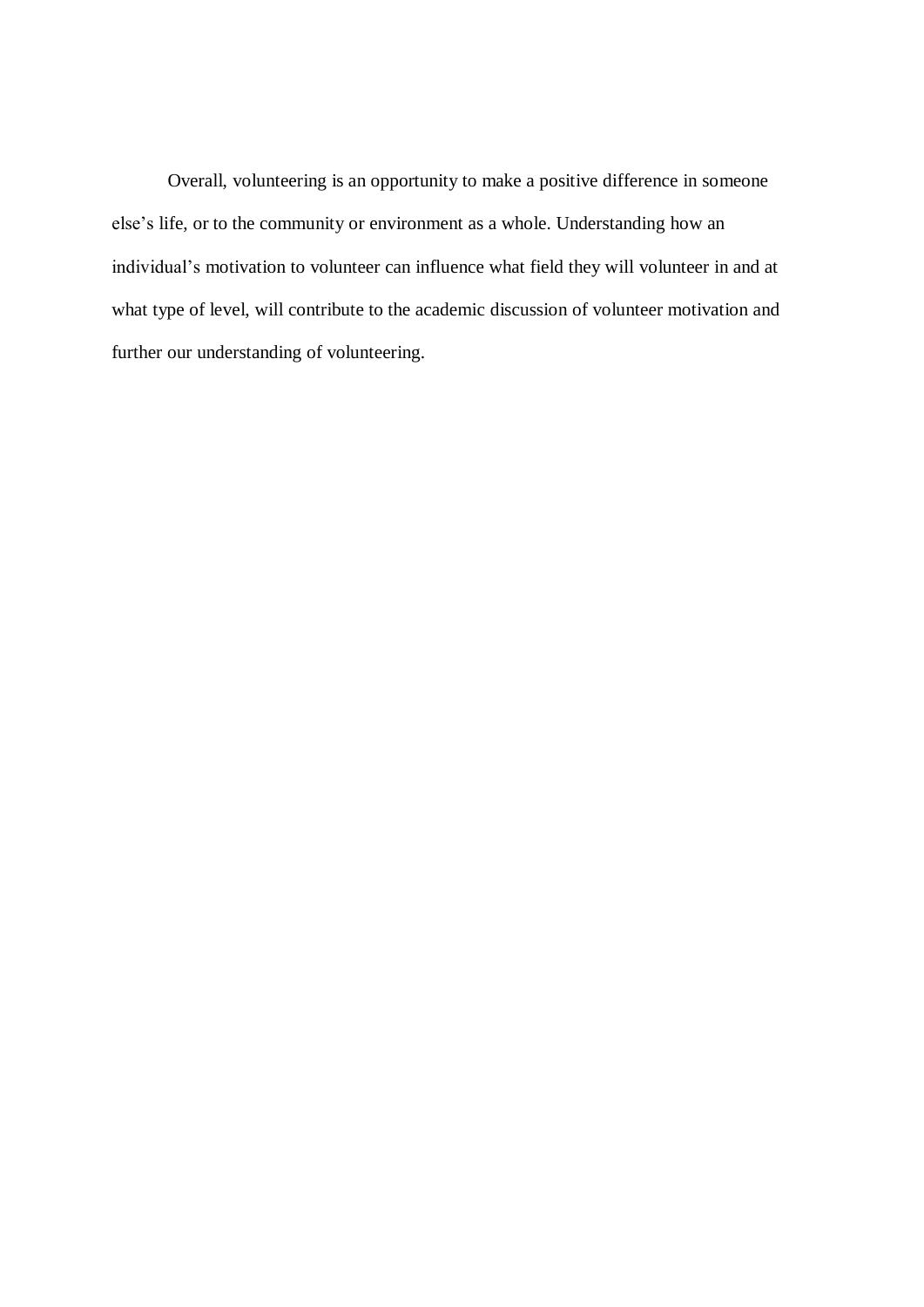# **References**

- Anderfuhren-Biget, S., 2012. Profiles of Public Service-Motivated Civil Servants: Evidence from a Multicultural Country. *International Journal of Public Administration*, 35(1),5-18.
- Andersen, L. and Kjeldsen, A., 2013. Public Service Motivation, User Orientation, and Job Satisfaction: A Question of Employment Sector? *International Public Management Journal*, 16(2),252-274.
- Andersen, L. and Serritzlew, S., 2010. Gender, Public Service Motivation and Behavior. *Politica: Tidsskrift for Politisk Videnskab*, 42(4),397-414.
- Andersen, L. and Serritzlew, S., 2012. Does Public Service Motivation Affect the Behavior of Professionals? *International Journal of Public Administration*, 35(1),19-29.
- Basil, D., Runte, M., Easwaramoorthy, M. and Barr, C., 2009. Company Support for Employee Volunteering: A National Survey of Companies in Canada. *Journal of Business Ethics*, 85,387-398.
- Bekkers, R. and Wiepking, P., 2011. Accuracy of self-reports on donations to charitable organizations. *Quality & Quantity: International Journal of Methodology*, 45(6),1369-1383.
- Bode, I., 2010. Thinking beyond borderlines: a 'German gaze' on a changing interface between society and the voluntary sector. *Voluntary Sector Review*, 1(2),137-159.
- Boon, C., Den Hartog, D. N., Boselie, P. and Paauwe, J., 2011. The relationship between perceptions of HR practices and employee outcomes: examining the role of personorganisation and person-job fit. *International Journal of Human Resource Management*, 22(1),138-162.
- Booth, J. E., Park, K. W. and Glomb, T. M., 2009. Employer-supported volunteering benefits: Gift exchange among employers, employees, and volunteer organizations. *Human Resource Management*, 48(2),227-249.
- Borzaga, C. and Tortia, E., 2006. Worker motivations, job satisfaction, and loyalty in public and nonprofit social services. *Nonprofit and Voluntary Sector Quarterly*, 35(2),225- 248.
- Braender, M. and Andersen, L., 2013. Does Deployment to War Affect Public Service Motivation? A Panel Study of Soldiers Before and After Their Service in Afghanistan. *Public Administration Review*, 73(3),466-477.
- Breitsohl, H. and Ehrig, N., 2017. Commitment through Employee Volunteering: Accounting for the Motives of Inter-Organisational Volunteers. *Applied Psychology: An International Review*, 66(2),260.
- Brewer, G. and Selden, S., 2000. Why Elephants Gallop: Assessing and Predicting Organizational Performance in Federal Agencies. *Journal of Public Administration Research and Theory: J-PART*, (4),685-711.
- Brewer, G., Selden, S. and Facer Ii, R., 2000. Individual Conceptions of Public Service Motivation. *Public Administration Review*, 60(3),254-265.
- Bright, L., 2008. Does Public Service Motivation Really Make a Difference on the Job Satisfaction and Turnover Intentions of Public Employees? *American Review of Public Administration*, 38(2),149-166.
- Bright, L., 2013. Where Does Public Service Motivation Count the Most in Government Work Environments? A Preliminary Empirical Investigation and Hypotheses. *Public Personnel Management*, 42(1),5-26.
- Broido, E., 2004. Understanding Diversity in Millennial Students. *New Directions for Student Services*, (106),73-85.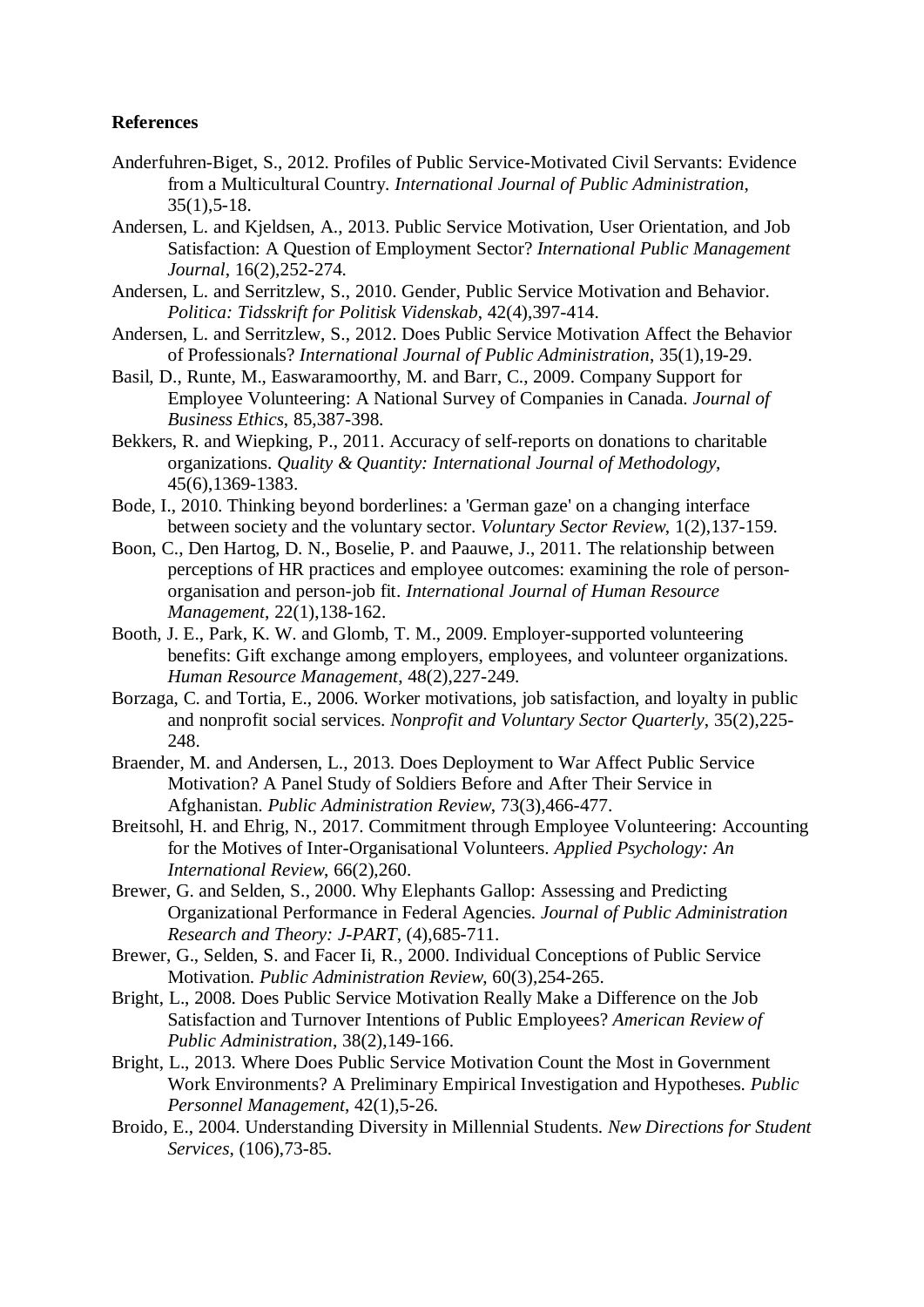- Cairns, B., Hutchison, R. and Aiken, M., 2010. 'It's not what we do, it's how we do it': managing the tension between service delivery and advocacy. *Voluntary Sector Review*, 1(2),193-207.
- Chen, C., 2012. Explaining the Difference of Work Attitudes Between Public and Nonprofit Managers: The Views of Rule Constraints and Motivation Styles. *American Review of Public Administration*, 42(4),437-460.
- Christensen, R. and Wright, B., 2011. The Effects of Public Service Motivation on Job Choice Decisions: Disentangling the Contributions of Person-Organization Fit and Person-Job Fit. *Journal of Public Administration Research & Theory*, 21(4),723-743.
- Claxton-Oldfield, S., Claxton-Oldfield, J., Paulovic, S. and Wasylkiw, L., 2013. A Study of the Motivations of British Hospice Volunteers. *American Journal of Hospice & Palliative Medicine*, 30(6),579-586.
- Clerkin, R., Paynter, S. and Taylor, J., 2009. Public Service Motivation in Undergraduate Giving and Volunteering Decisions. *American Review of Public Administration*, 39(6),675-698.
- Cnaan, R., Handy, F. and Wadsworth, M., 1996. Defining Who Is a Volunteer: Conceptual and Empirical Considerations. *Nonprofit and Voluntary Sector Quarterly*, 25(3),364- 383.
- Cnaan, R., Jones, K., Dickin, A. and Salomon, M., 2011. Estimating Giving and Volunteering: New Ways to Measure the Phenomena. *Nonprofit and Voluntary Sector Quarterly*, 40(3),497-525.
- Cogburn, D. and Espinoza-Vasquez, F., 2011. From Networked Nominee to Networked Nation: Examining the Impact of Web 2.0 and Social Media on Political Participation and Civic Engagement in the 2008 Obama Campaign. *Journal of Political Marketing*, 10 (1/2),189-213.
- Constantino, T., 2003. The Impact of Philanthropy on Arts Education Policy. *Arts Education Policy Review*, 105(1),25-32.
- Coursey, D., Brudney, J., Littlepage, L. and Perry, J., 2011. Does Public Service Motivation Matter in Volunteering Domain Choices? A Test of Functional Theory. *Review of Public Personnel Administration*, 31(1),48-66.
- Coursey, D., Perry, J., Brudney, J. and Littlepage, L., 2008. Psychometric Verification of Perry's Public Service Motivation Instrument. *Review of Public Personnel Administration*, 28(1),79-90.
- DeHart-Davis, L., Marlowe, J. and Pandey, S., 2006. Gender dimensions of public service motivation. *Public Administration Review*, 66(6),873-887.
- Dennis, B., Neck, C. and Goldsby, M., 1998. The scoop on Ben & Jerry's Inc.: An examination of corporate social responsibility. *Journal of Managerial Psychology*, 13(5/6), 387-393.
- Dunn, J., Chambers, S. K. and Hyde, M. K., 2015. Systematic Review of Motives for Episodic Volunteering. *Voluntas*,1-40.
- Ertas, N., 2013. Formal and Informal Social Participation of Public, Non-Profit, and Private Employees. *International Journal of Public Administration*, 36(8),578-587.
- Freeman, P. and Houston, D., 2010. Belonging, Believing, Behaving: The Religious Character of Public Servants. *Administration & Society*, 42(6),694-719.
- Glanville, J., 2011. Social Networks and Flood Volunteering. Conference Papers -- *American Sociological Association*,174-174.
- Guo, C., Webb, N., Abzug, R. and Peck, L., 2013. Religious Affiliation, Religious Attendance, and Participation in Social Change Organizations. *Nonprofit and Voluntary Sector Quarterly*, 42(1),34-58.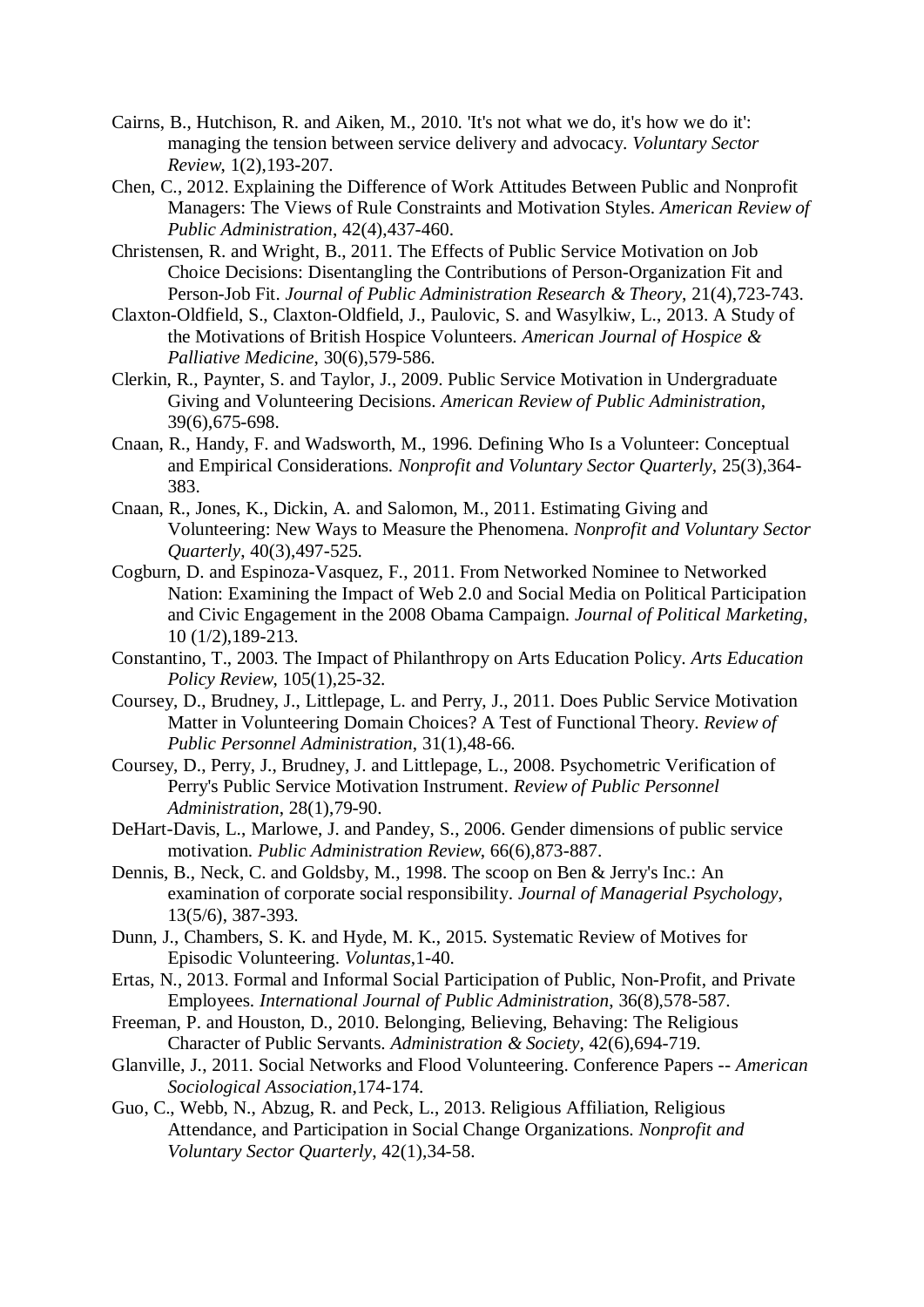- Haddad, M., 2006. Civic responsibility and patterns of voluntary participation around the world. *Comparative Political Studies*, 39(10),1220-1242.
- Hall, M., 2001. Measurement issues in surveys of giving and volunteering and strategies applied in the design of Canada's National Survey of Giving, Volunteering and Participating. *Nonprofit and Voluntary Sector Quarterly*, 30(3),515-526.
- Handy, F., Cnaan, R., Hustinx, L., Kang, C., Brudney, J., Haski-Leventhal, D., Holmes, K., Meijs, L., Pessi, A. and Ranade, B., 2010. A Cross-Cultural Examination of Student Volunteering: Is It All About Resume Building? *Nonprofit and Voluntary Sector Quarterly*, 39(3),498-523.
- Herath, D., Costello, J., Homberg, F., 2017. Team problem solving and motivation under disorganization – an agent-based modeling approach. *Team Performance Management: An International Journal*, 23(1/2),46-65.
- Hodge, N 2011, Armed Humanitarians: The Rise of The Nation Builders: New York: Bloomsbury.
- Holmes, K. and Slater, A., 2012. Patterns of Voluntary Participation in Membership Associations: A Study of UK Heritage Supporter Groups. *Nonprofit and Voluntary Sector Quarterly*, 41(5),850-869.
- Hondeghem, A. and Perry, J., 2009. EGPA symposium on public service motivation and performance: Introduction. *International Review of Administrative Sciences*, 75(1),5- 9.
- Houston, D., 2000. Public-Service Motivation: A Multivariate Test. *Journal of Public Administration Research and Theory*, 10(4),713-727.
- Houston, D., 2006. "Walking the walk" of public service motivation: Public employees and charitable gifts of time, blood, and money. *Journal of Public Administration Research and Theory*, 16(1),67-86.
- Jacobsen, C., Hvitved, J. and Andersen, L., 2014. Command and Motivation: How the Perception of External Interventions Relates To Intrinsic Motivation and Public Service Motivation. *Public Administration*, 92(4),790-806.
- Janoski, T., Musick, M. and Wilson, J., 1998. Being Volunteered? The Impact of Social Participation and Pro-Social Attitudes on Volunteering. *Sociological Forum*, 13(3),495-519.
- Kerrissey, J. and Schofer, E., 2013. Union Membership and Political Participation in the United States. *Social Forces*, 91(3),895-928.
- Kim, M., Chelladurai, P. and Trail, G., 2007. A Model of Volunteer Retention in Youth Sport. *Journal of Sport Management*, 21(2),151-171.
- Kim, M., Trail, G., Lim, J. and Kim, Y., 2009. The Role of Psychological Contract in Intention to Continue Volunteering. *Journal of Sport Management*, 23(5),549-573.
- Kim, S., 2009. Revising Perry's Measurement Scale of Public Service Motivation. *American Review of Public Administration*, 39(2),149-163.
- Kim, S., 2012. Does Person-Organization Fit Matter in the Public Sector? Testing the Mediating Effect of Person-Organization Fit in the Relationship between Public Service Motivation and Work Attitudes. *Public Administration Review*, 72(6),830- 840.
- Kim, S. and Vandenabeele, W., 2010. A Strategy for Building Public Service Motivation Research Internationally. *Public Administration Review*, 70(5),701-709.
- Kim, Y. and Lee, W., 2014. Networking for philanthropy: increasing volunteer behavior via social networking sites. Cyberpsychology, *Behavior and Social Networking*, 17(3),160-165.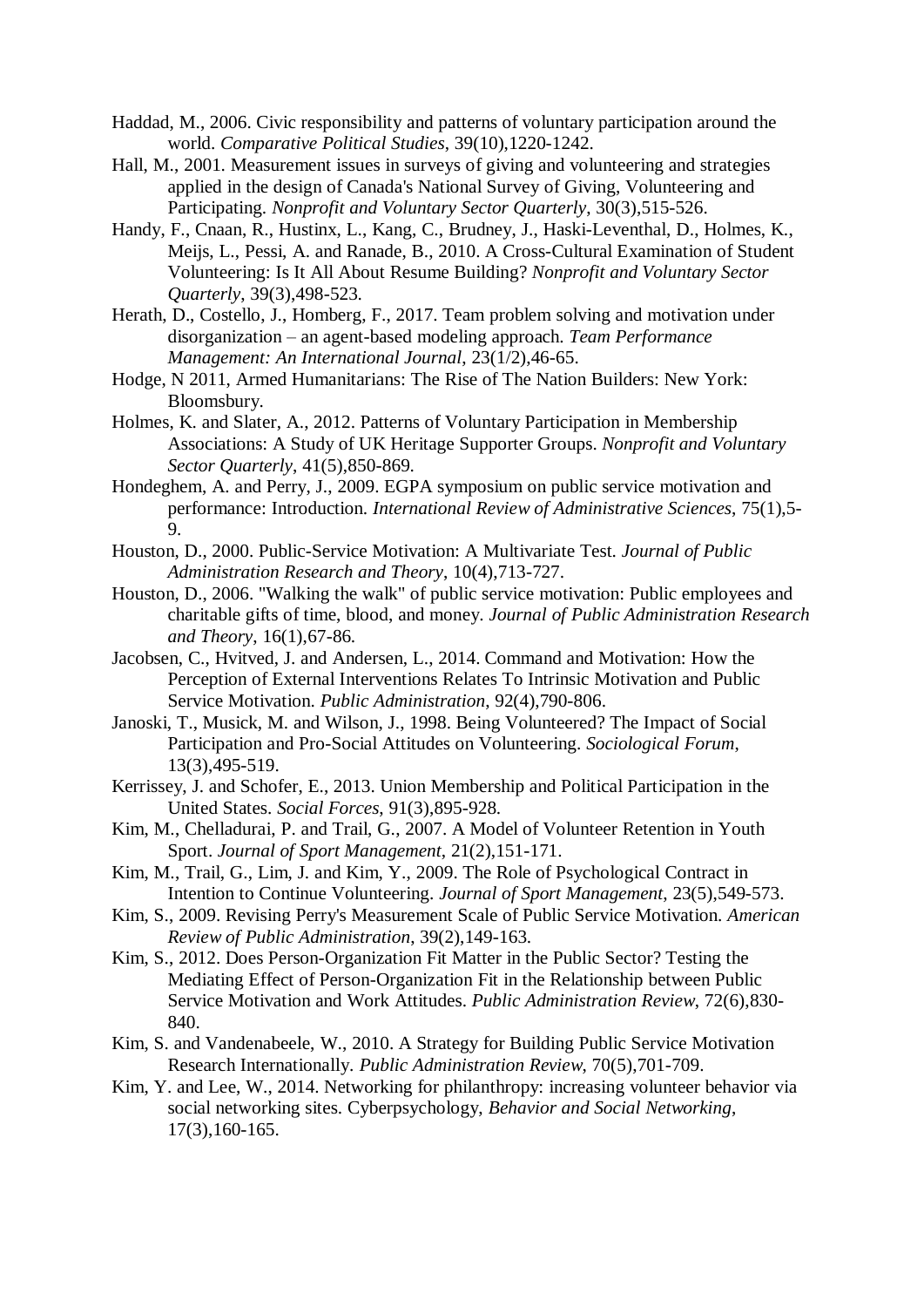- Kim, Y. and Khang, H., 2014. Revisiting civic voluntarism predictors of college students' political participation in the context of social media. *Computers in Human Behavior*, 36,114-121.
- King, B. and Weber, A., 2014. Corporate Activism Yesterday, Today, and Tomorrow. *Kellogg Insight*.
- Kristof, A., 1996. Person-Organization Fit: An Integrative Review of its Conceptualizations, Measurement and Implications. *Personnel Psychology*, 49(1),1-49.
- Kristof-Brown, A., Zimmerman, R. and Johnson, E., 2005. Consequences of individual's fit at work: A meta-analysis of person-job, person-organization, person-group, and person-supervisor fit. *Personnel Psychology*, 58(2),281-342.
- Lee, Y. and Jeong, J., 2015. The Link Between Public Service Motivation and Volunteering: The Case of South Korean Civil Servants. *International Journal of Public Administration*, 38(5),355-363.
- Lee, Y., 2012. Behavioral Implications of Public Service Motivation: Volunteering by Public and Nonprofit Employees. *American Review of Public Administration*, 42(1),104-121.
- Lee, Y. and Wilkins, V., 2011. More Similarities or More Differences? Comparing Public and Nonprofit Managers' Job Motivations. *Public Administration Review*, 71(1),45- 56.
- Lee, Y. and Brudney, J., 2015. Work-to-Society Spillover?: Volunteering by Employees of Nonprofit Organizations. *Nonprofit Management & Leadership*, 26(1),105-119.
- Liu, B., Lanying, D., Hao, W. and Bo, F., 2012. Public Service Motivation of Public- Versus Private-Sector Employees in a Chinese Context. *Social Behavior & Personality*, 40(9),1409-1418.
- Liu, B., Xiaoyi, Z. and Xiaojun L, 2014. Compassion as the Affective Dimension of Public Service Motivation in a Chinese Context. *Social Behavior & Personality,* 42(2),245- 251.
- Liu, B., Tang, T. and Yang, K., 2015. When does Public Service Motivation Fuel the Job Satisfaction Fire? The Joint Moderation of Person-Organization Fit and Needs-Supplies Fit. *Public Management Review*. 17(6), 876-900.
- MacLeod, D., & Clarke, N. (2009). Engaging for success: Enhancing performance through employee engagement, a report to the Government. London: Department for Business, Innovation and Skills Retrieved from http://www.bis.gov.uk/files/file52215.pdf.
- Mesch, D., Tschirhart, M., Perry, J. and Lee, G., 1998. Altruists or Egoists? Retention in Stipended Service. *Nonprofit Management & Leadership*, 9(1),3-21.
- Minow, M., 2000. *Partners, not rivals?: redrawing the lines between public and private, non-profit and profit, and secular and religious*. Boston, Mass.: Boston University.
- Moynihan, D., 2013. Does Public Service Motivation Lead to Budget Maximization? Evidence from an Experiment. *International Public Management Journal*, 16(2),179- 196.
- Moynihan, D. and Pandey, S., 2007. The Role of Organizations in Fostering Public Service Motivation. *Public Administration Review*, 67(1),40-53.
- Naff, K. and Crum, J., 1999. Working for America: Does public service motivation make a difference? *Review of Public Personnel Administration*, 19(4),5-16.
- Nesbit, R., 2011. A discussion of the differences in volunteering rates in the panel study of income dynamics, the current population survey, and independent sector volunteering studies. *Nonprofit Management and Leadership*, 21(4),417-432.
- Netzer, J., 2008. VFW's National Legislative Service: Crafting Legislation on Capitol Hill. *VFW*, 96(1),26-30.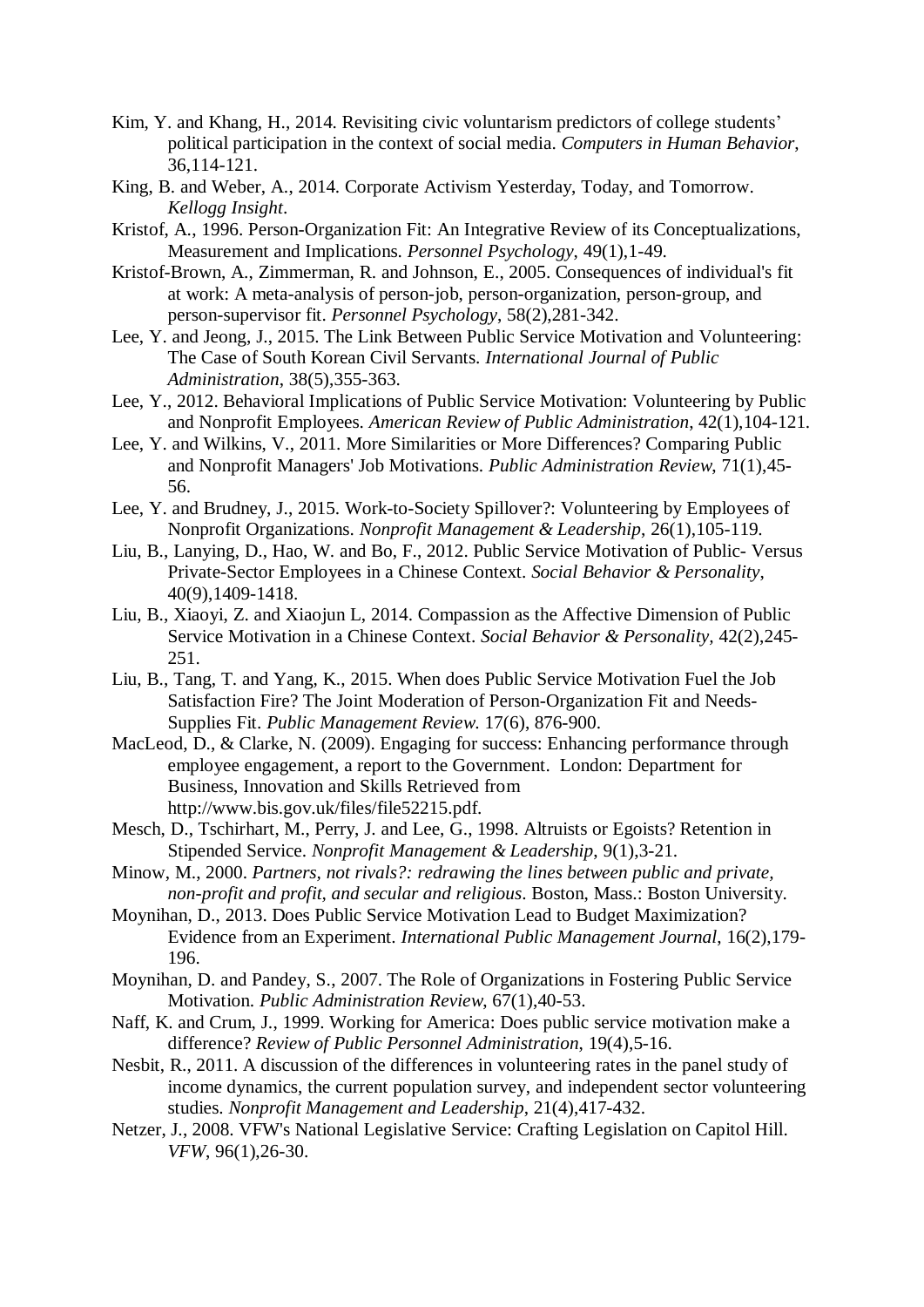- Park, S. and Kim, M., 2015. Accountability and public service motivation in Korean government agencies. *Public Money and Management*, 35(5),357-364.
- Perry, J., 1996. Measuring Public Service Motivation: An Assessment of Construct Reliability and Validity. *Journal of Public Administration Research and Theory*,  $6(1)$ , 5-22.
- Perry, J., 1997. Antecedents of Public Service Motivation. *Journal of Public Administration Research and Theory,* 7(2),181-197.
- Perry, J. and Wise, L., 1990. The Motivational Bases of Public Service. *Public Administration Review*, 50(3),367-373.
- Raja-Yusof, R., Norman, A., Abdul-Rahman, S., Nazri, N. and Mohd-Yusoff, Z., 2016. Cyber-volunteering: Social media affordances in fulfilling NGO social missions. *Computers in Human Behavior,*57,388-397.
- Rodell, J., 2013. Finding meaning through volunteering: Why do employees volunteer and what does it mean for their jobs? *Academy of Management Journal*, 56(5),1274-1294.
- Rodell, J., Breitsohl, H., Schröder, M. and Keating, D., 2016. Employee Volunteering: A Review and Framework for Future Research. *Journal of Management*, 42(1),55-84.
- Roh, C., Moon, M., Yang, S. and Jung, K., 2016. Linking Emotional Labor, Public Service Motivation, and Job Satisfaction: Social Workers in Health Care Settings. *Social Work in Public Health*, 31(2),43-57.
- Rooney, P., Steinberg, K. and Schervish, P., 2004. Methodology is destiny: The effect of survey prompts on reported levels of giving and volunteering. *Nonprofit and Voluntary Sector Quarterly*, 33(4),628-654.
- Rotolo, T. and Wilson, J., 2006. Employment sector and volunteering: The contribution of nonprofit and public sector workers to the volunteer labor force. *Sociological Quarterly*, 47(1),21-40.
- Scherer, L., Allen, J. and Harp, E., 2016. Grin and bear it: An examination of volunteers' fit with their organization, burnout and spirituality. *Burnout Research*, 3(1),1-10.
- South, J., Purcell, M., Branney, P., Gamsu, M. and White, J., 2014. Rewarding altruism: Addressing the issue of payments for volunteers in public health initiatives. *Social Science & Medicine*, 104,80-87.
- Steen, T., 2006. Public Sector Motivation: Is There Something to Learn From the Study of Volunteerism? *Public Policy & Administration*, 21(1),49-62.
- Strickland, A., 2010. Recent developments in volunteering and citizenship. *Voluntary Sector Review*, 1(2),253-258.
- Sullivan, S. and Ludden, A., 2011. Student voluntarism at a Catholic liberal arts college: The role of institutional mission. Conference Papers -- *American Sociological Association*, 1677.
- Tomlinson, F. and Schwabenland, C., 2010. Reconciling Competing Discourses of Diversity? The UK Non-Profit Sector Between Social Justice and the Business Case. *Organization*, 17(1),101-121.
- Van der Meer, T., 2010. In what we trust? A multi-level study into trust in parliament as an evaluation of state characteristics. *International Review of Administrative Sciences*, 76(3),517-536.
- vanVuuren, M., de Jong, M. and Seydel, E., 2008. Commitment with or without a stick of paid work: Comparison of paid and unpaid workers in a nonprofit organization. *European Journal of Work and Organizational Psychology*, 17(3),315-326.
- Vandenabeele, W., Scheepers, S. and Hondeghem, A., 2006. Public Service Motivation in an International Comparative Perspective: The UK and Germany. *Public Policy & Administration*, 21(1),13-31.